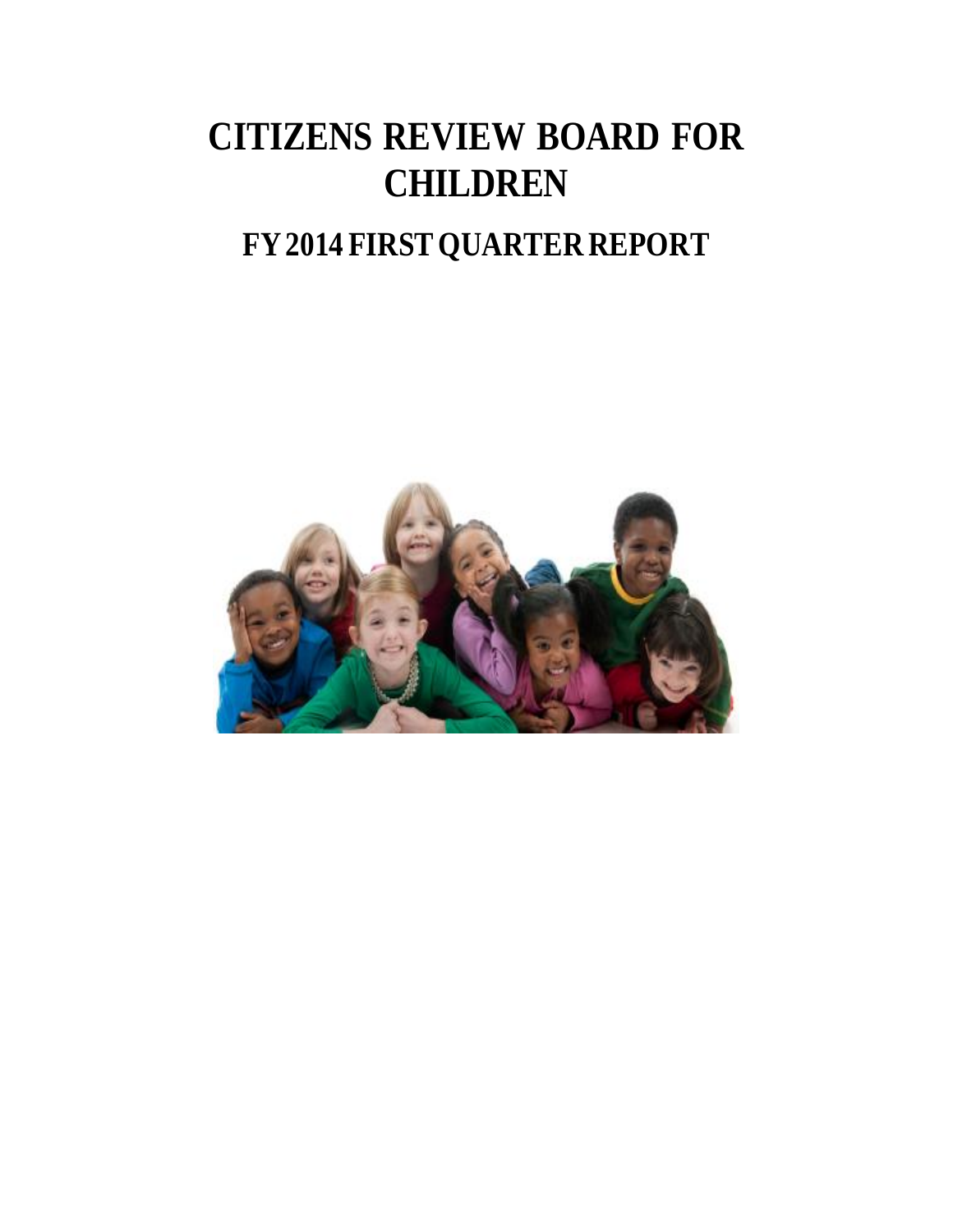#### **Table of Contents**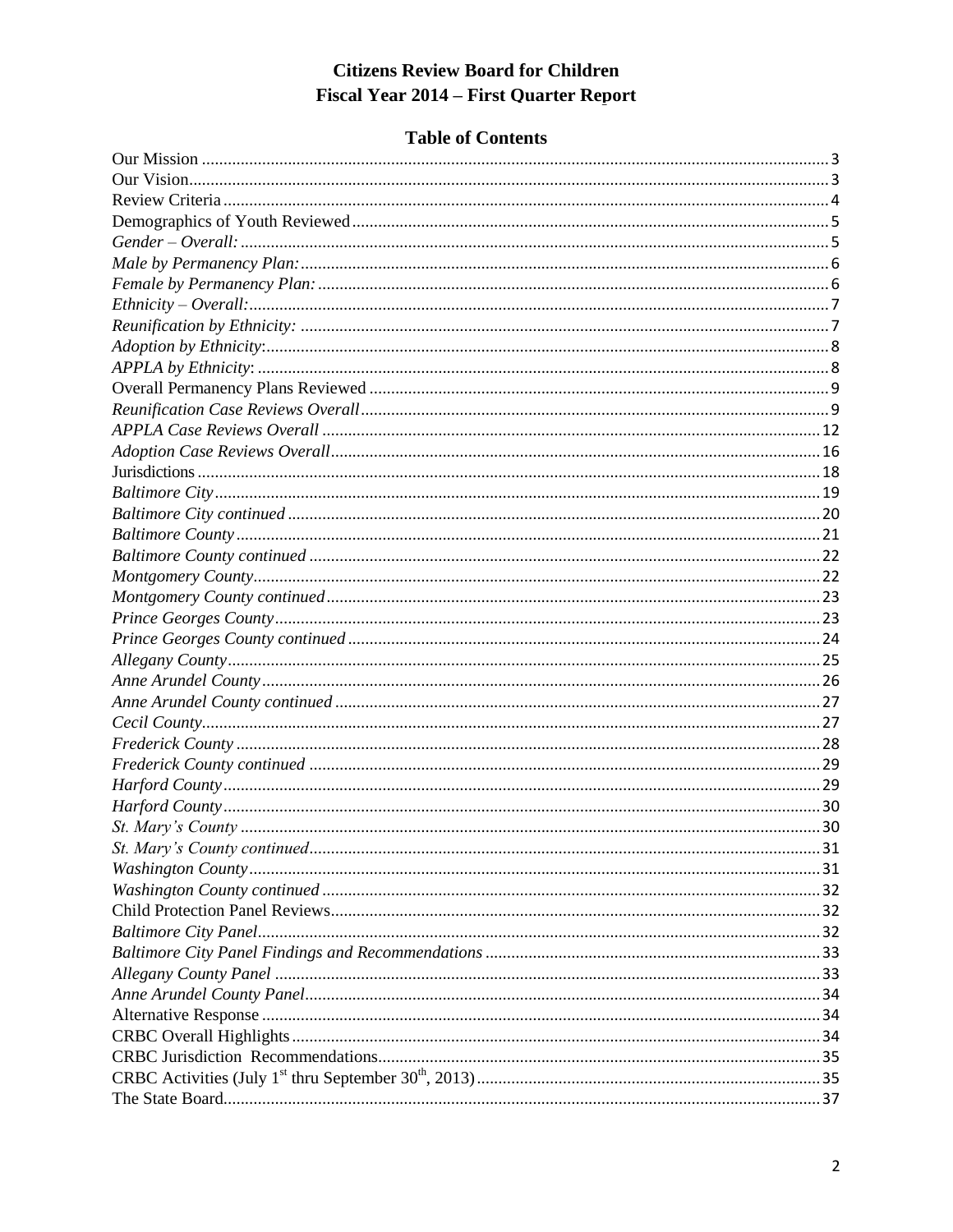#### **Our Mission**

<span id="page-2-0"></span>Volunteer reviewers monitor child welfare systems and review cases, make findings and recommendations, and advocate improving the administration of the system and the management of individual cases. As a result, children will be safe; be placed in stable, permanent living arrangements without undue delay; enjoy continuity of relationships; and have the opportunity to develop to their full potential.

#### **Our Vision**

<span id="page-2-1"></span>The child welfare community, General Assembly, other key decision-makers, and the public will look to the Citizens Review Board for Children for objective reports on vital child welfare programs and for consistent monitoring of safeguards for children. The State of Maryland will investigate child maltreatment allegations thoroughly, protect children from abuse and neglect, give families the help they need to stay intact, place children in out-of-home care only when necessary, and provide placements that consider all the child's needs. Casework will combine effective family services with expeditious permanent placement of children.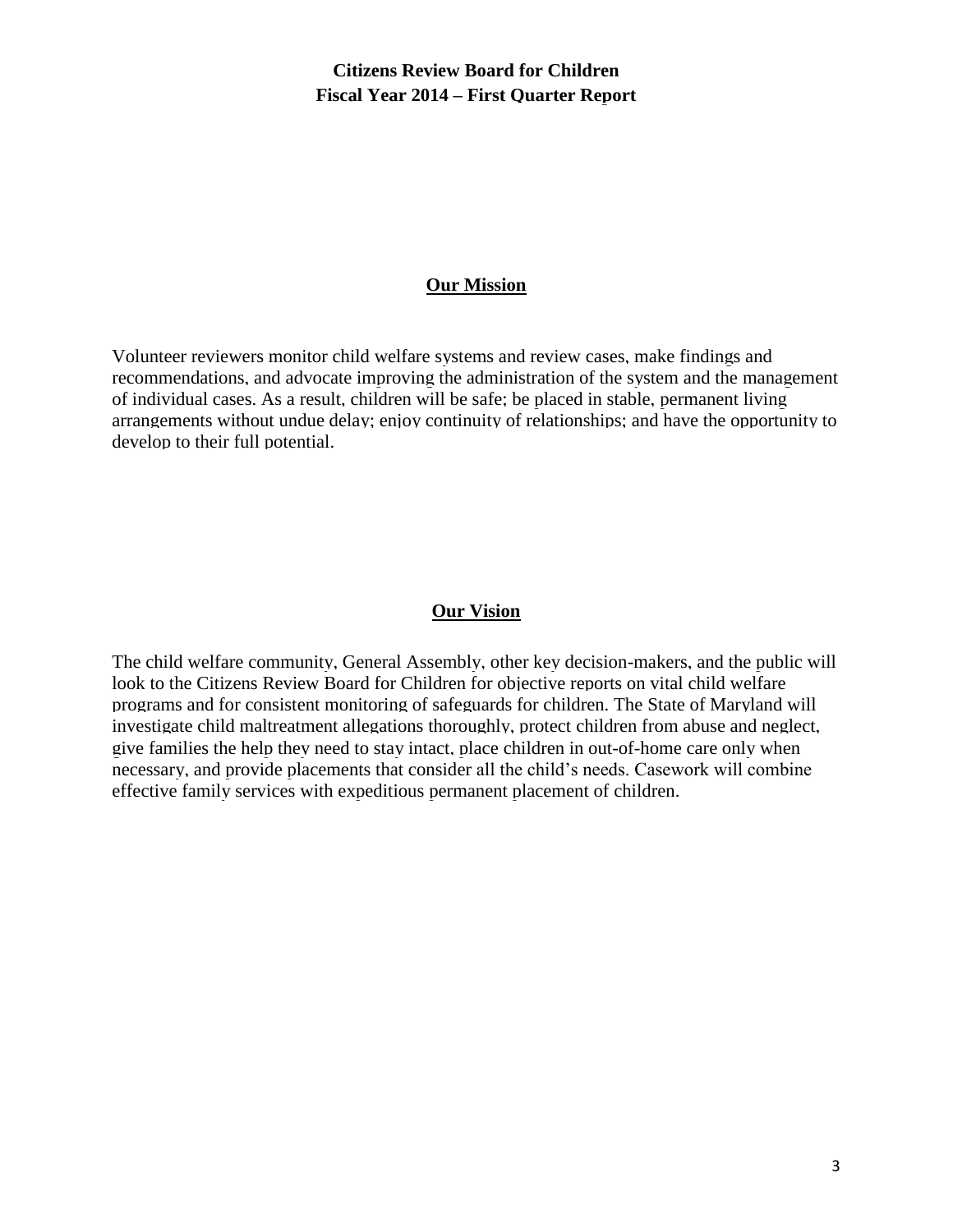The Citizens Review Board for Children (CRBC) continues to support all efforts to provide permanence for children in foster care. CRBC has two major components consisting of, out-ofhome care and child protection. CRBC consists of governor appointed volunteer representatives that serve on and are appointed to local boards in each county and Baltimore City.

During the First Quarter review period of July 1, 2013 to September 30, 2013; the CRBC local boards conducted 141 case reviews for children/youth in out-of-home placement with a primary permanency plan of Reunification, Adoption, or Another Permanent Living Arrangement (APPLA).

## **Review Criteria**

#### <span id="page-3-0"></span>*Reunification:*

- *Already established plans of Reunification for youth 10 years of age and older.* CRBC will conduct a review for a child 10 years of age and older who has an established primary permanency plan of Reunification, and has been in care 12 months or longer. The review will be conducted within 3 months of the next court hearing.
- *Newly changed plans of Reunification for youth 10 years of age and older.* CRBC will conduct a review of a child that has a plan of Reunification within 3 months before the child's 18-month court hearing.

## *Adoption:*

- *Existing plans of Adoption.* CRBC will conduct a review for a child that has had a plan of adoption for over 12 months. The purpose of the review is to assess the appropriateness of the plan and identify barriers to achieve the plan.
- *Newly changed plans of Adoption*. CRBC will conduct a review of a child within 3 months of the establishment of adoption as the primary permanency plan. The purpose is to ensure that there is adequate and appropriate movement by the local departments to promote and achieve the adoption.

#### *Another Permanent Planned Living Arrangement (APPLA):*

• Already established plans of APPLA for youth 16 years of age and younger. CRBC will conduct a full review for a child 16 years of age and younger who has an established primary permanency plan of APPLA. The primary purpose of the review is to assess appropriateness of the plan and review documentation of the Federal APPLA requirements.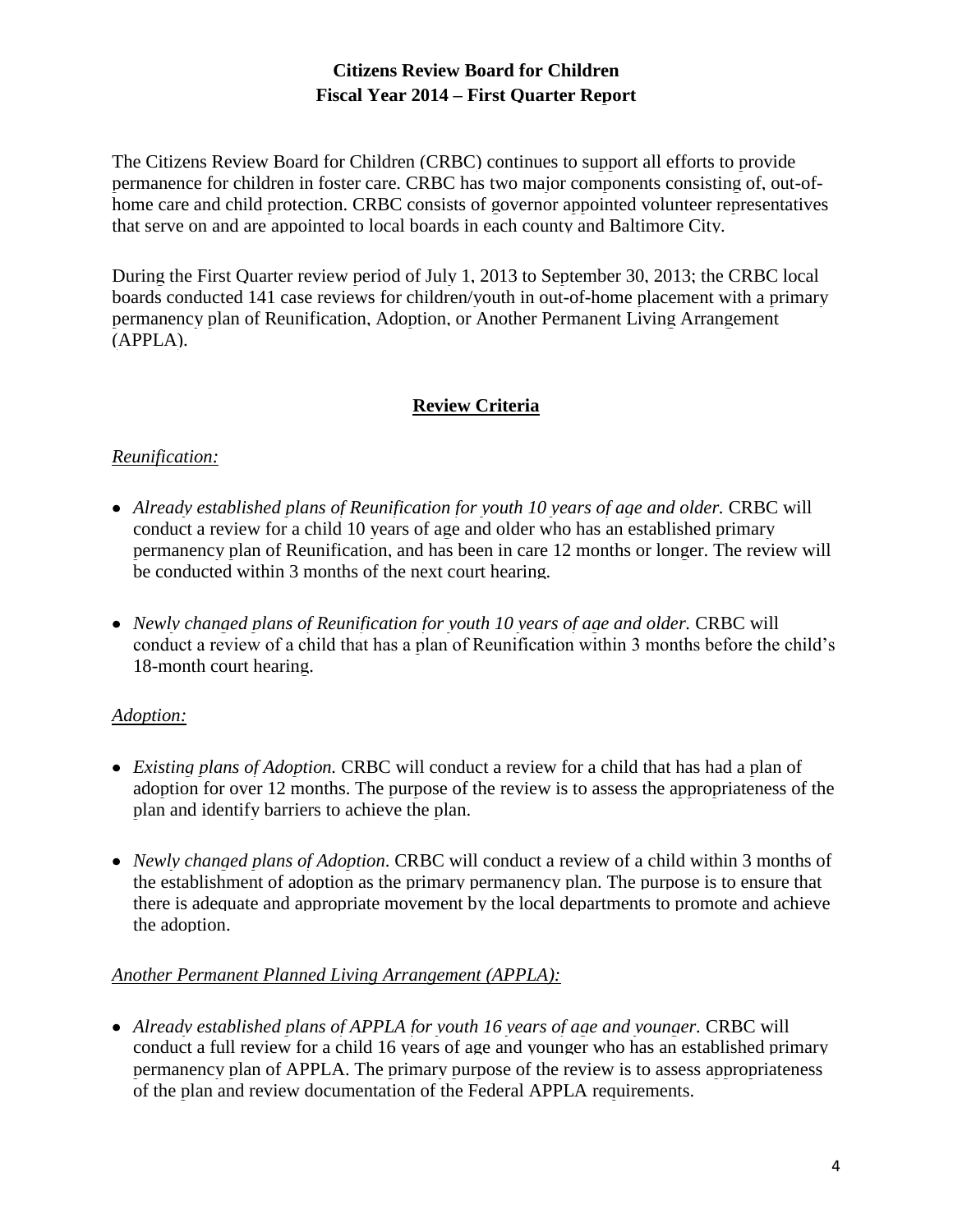- *Newly established plans of APPLA.* CRBC will conduct a review of a child within 3 months of the establishment of APPLA as the primary permanency plan. Local boards will review cases to ensure that local departments made adequate and appropriate efforts to assess if a plan of APPLA was the appropriate recourse for the child.
- *Older youth aging-out or remaining in care of the State between the ages of 17 and 20 years old.* CRBC will conduct a review of a youth that are 17-20 years of age. The primary purpose of the review is to assess services provided to prepare the youth to transition to adulthood.

#### **Demographics of Youth Reviewed**

#### <span id="page-4-1"></span><span id="page-4-0"></span>*Gender – Overall:*



There were a total of 141 children/youth reviewed in the FY14 First Quarter overall, consisting of 72 (54%) females, and 62 (46%) males.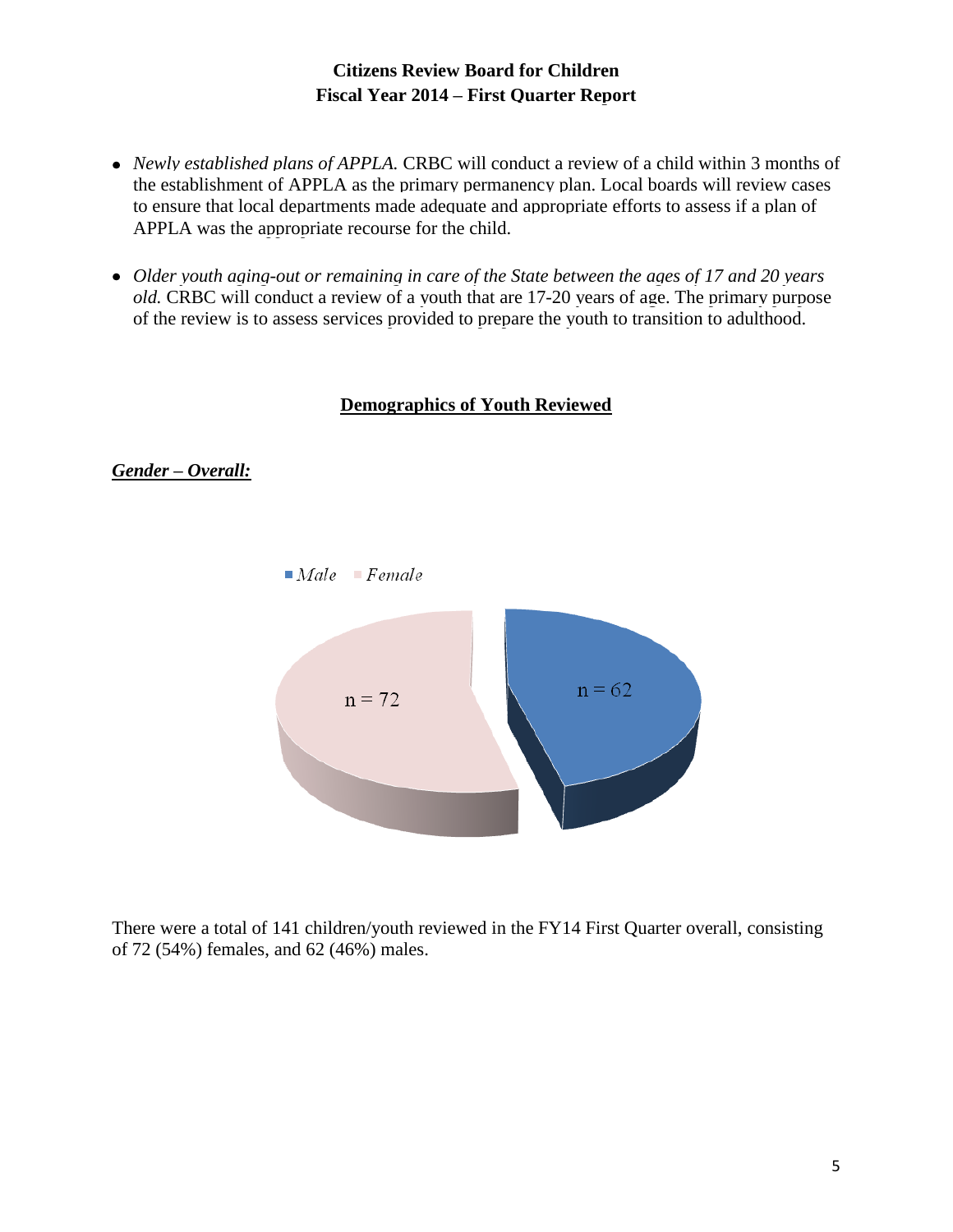#### <span id="page-5-0"></span>*Male by Permanency Plan:*



In FY14 First Quarter, there were 62 children/youth reviewed who were male. These children/youth consisted of 40 males with a plan of APPLA, 13 males with a plan of Reunification, and 9 males with a plan of Adoption.



## <span id="page-5-1"></span>*Female by Permanency Plan:*

In FY14 First Quarter, there were 72 children/youth reviewed who were female. These children/youth consisted of 50 females with a plan of APPLA, 15 females with a plan of Reunification, and 7 females with a plan of Adoption.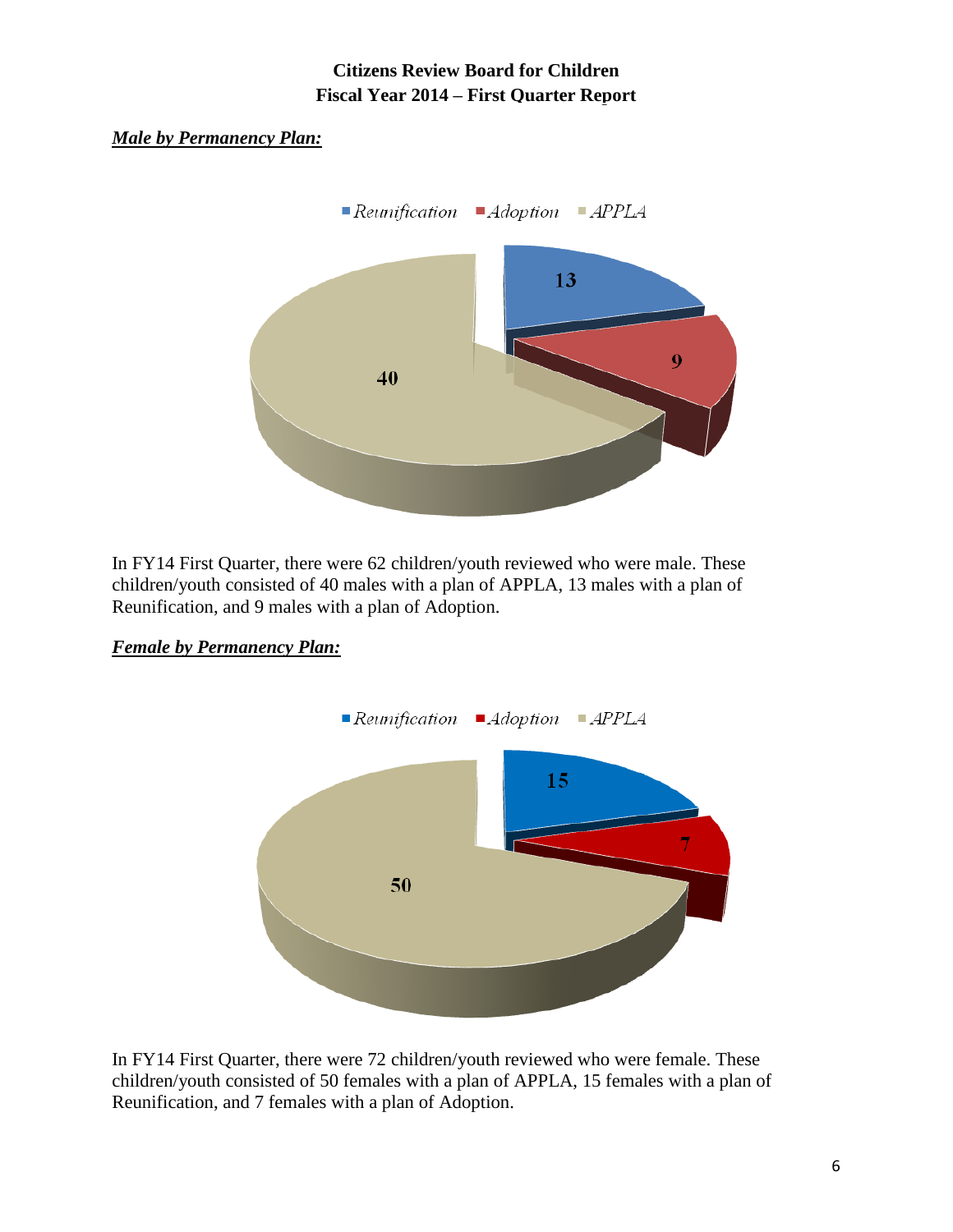<span id="page-6-0"></span>

Of the 141 children reviewed in the FY14 First Quarter, there were 94 (66%) who were African American, 41(29%) who were Caucasian, and 6 (4%) of the children/youth reviewed had an unknown ethnicity [missing data].



<span id="page-6-1"></span>*Reunification by Ethnicity:*

In FY14 First Quarter, there were a total of 32 children/youth reviewed with a permanency plan of Reunification consisting of 19 (60%) who were African American, and 13 (40%) who were Caucasian.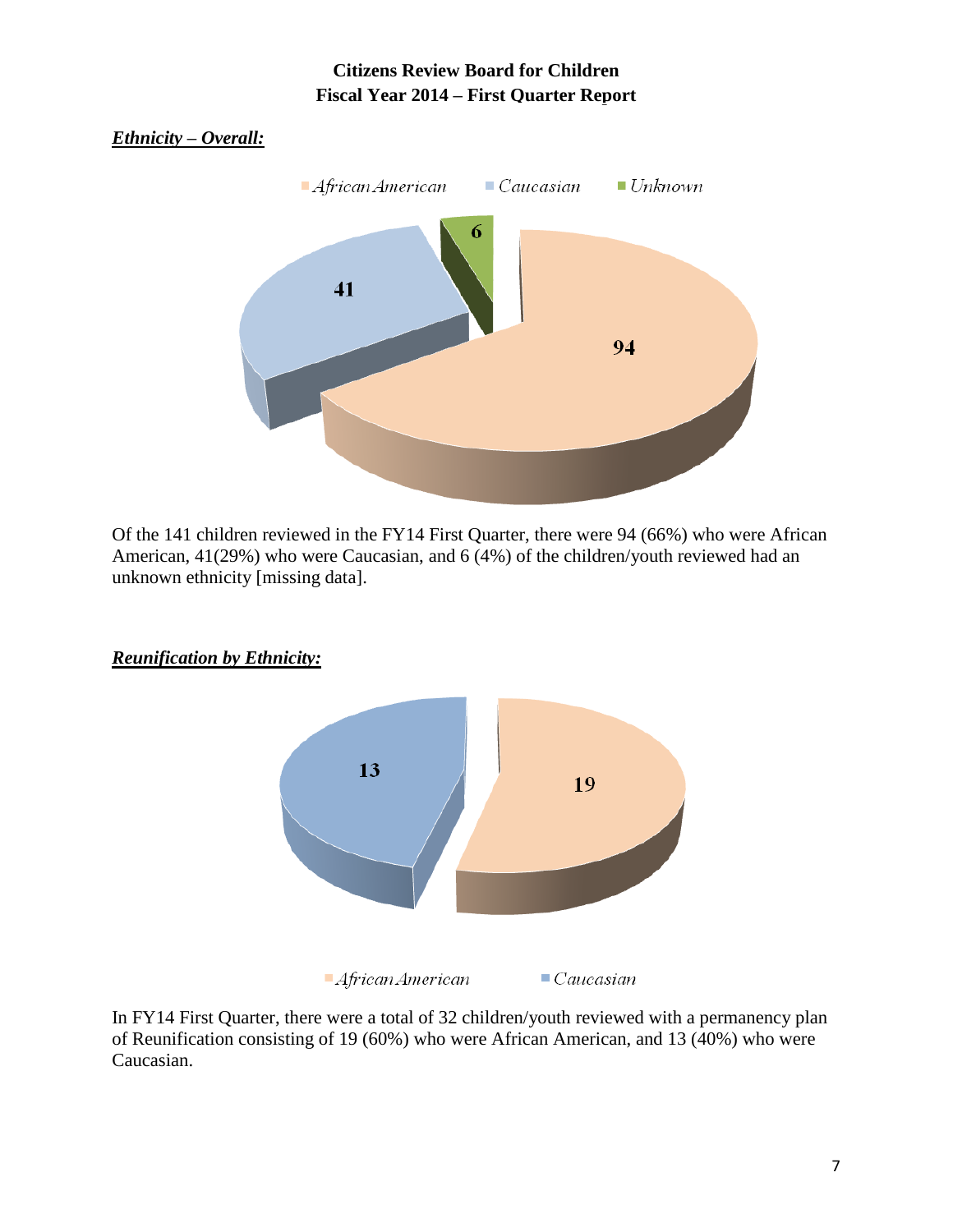#### <span id="page-7-0"></span>*Adoption by Ethnicity***:**



In FY14 First Quarter, there were 17 children/youth reviewed with a permanency plan of Adoption consisting of 9 (53%) who were African American, and 8 (47%) who were Caucasian.



#### <span id="page-7-1"></span>*APPLA by Ethnicity***:**

In FY14 First Quarter, there were 92 children/youth reviewed with a permanency plan of APPLA consisting of 66 (72%) who were African American, 20 (22%) who were Caucasian, and 6 (6%) with an Unknown ethnicity [missing data].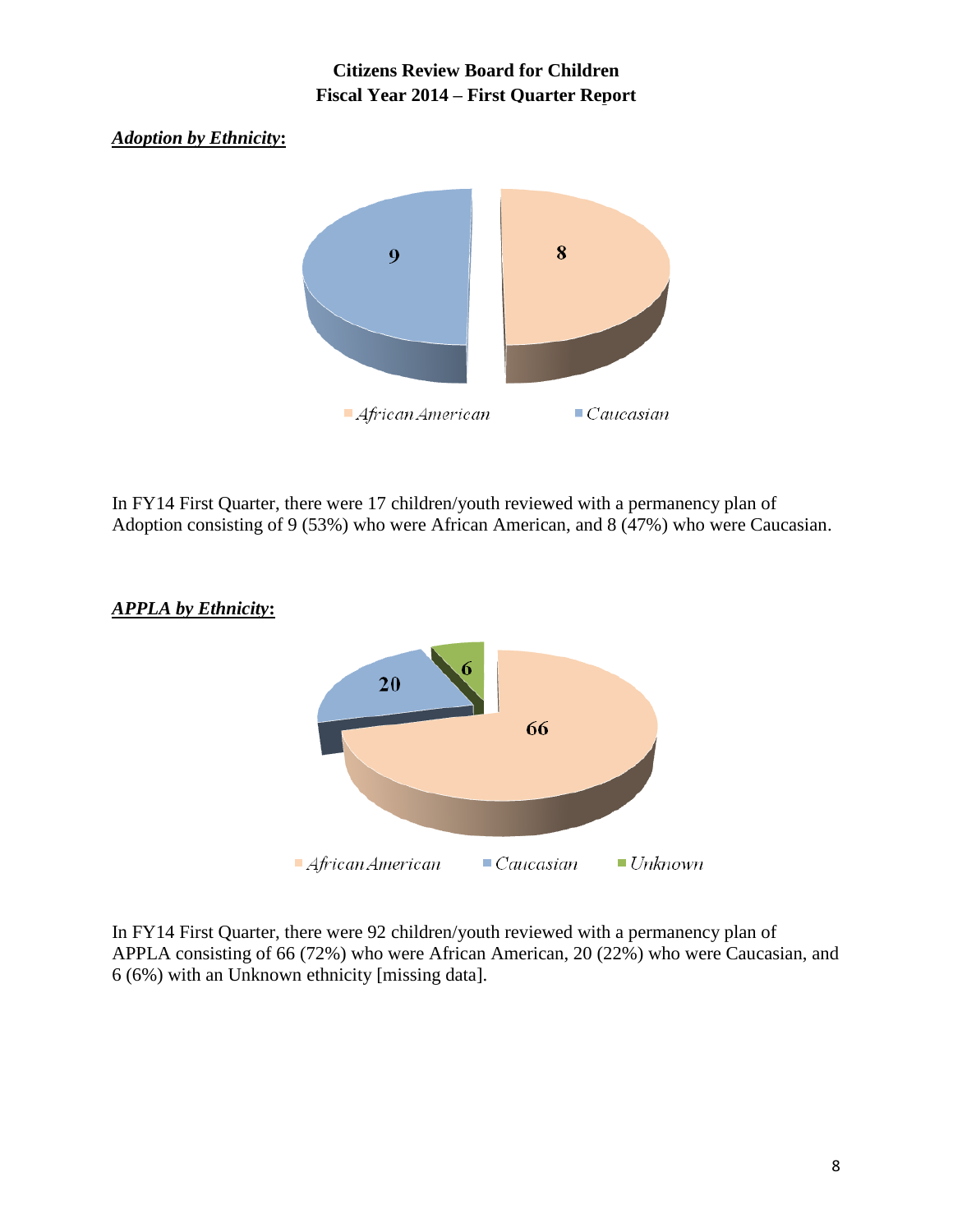## **Overall Permanency Plans Reviewed**

<span id="page-8-0"></span>

During the First Quarter (July  $1<sup>st</sup>$  through September 30<sup>th</sup>) CRBC conducted 141 reviews of children/youth with a permanency plan of Reunification, Adoption, and Another Permanent Living Arrangement (APPLA).

## *Reunification Case Reviews Overall*

<span id="page-8-1"></span>*Concurrent planning:* Overall there were only 3 (9%) out of the 32 cases reviewed with a plan of Reunification identified as having a concurrent plan.

*Local boards permanency plan recommendations:* Overall the local boards did not agree with the permanency plan of 19 (59%) out of the 32 cases with a permanency plan of Reunification. The local boards recommended the permanency plan of those 19 cases be changed to APPLA (12), Relative Placement (5), and Adoption (2). The local boards agreed with the permanency plan of Reunification of 10 (31%) out of the 32 cases.

*Length of permanency plan:* Overall there were 21 (78%) out of the 32 with a permanency plan of Reunification from1 to 2 years. There were 6 (19%) out of the 32 cases reviewed with a permanency plan Reunification for 3 or more years.

*Worker visits with child:* Overall there were 100% worker visits with the children/youth at least once a month/less than twice a month for the 32 cases reviewed with a plan of Reunification.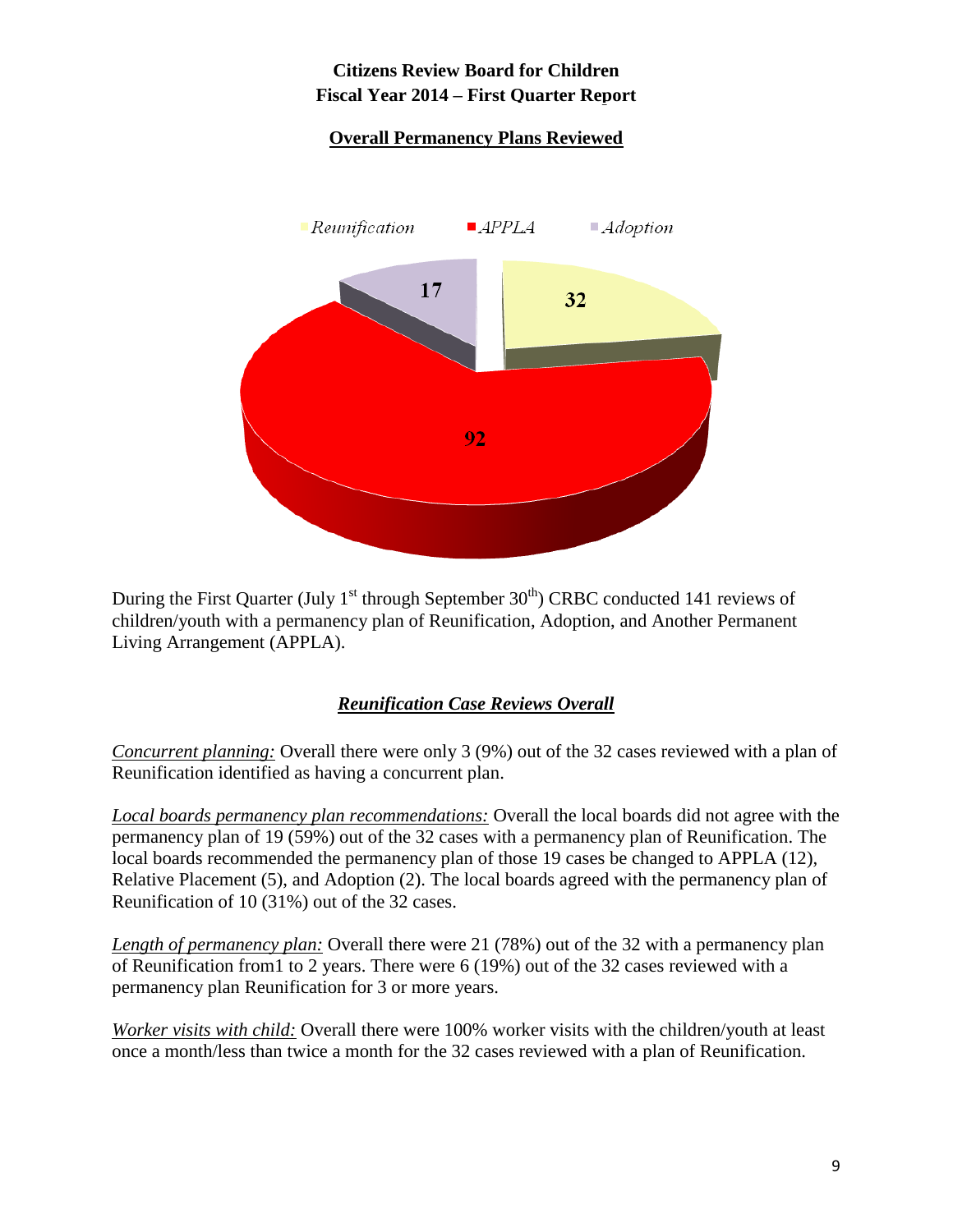#### *Reunification Case Reviews Overall continued*

*Placement stability:* Overall there were 16 (50%) out of 32 children/youth reviewed with a permanency plan of Reunification that had 1 placement change in the last 12 months. There were 6 (19%) out of the 32 children/youth reviewed that had 2 placement changes in the last 12 months.

*Family Involvement Meeting:* There were 7 (31%) out of the 22 children/youth reviewed with a placement change in the last 12 months that had a FIM take place with the placement change.

*Reason for placement change:* Overall there was 1 out of the 22 children/youth with a permanency plan of Reunification that had a placement change in the last 12 months due to a request by the provider. There were 5 (23%) out of the 22 children/youth that had a placement change in the last 12 months due to behavioral issues of the children/youth being replaced. There were 2 (9%) out of the 22 children/youth that had a placement change due to being a runaway.

*Matching children's needs:* Overall there was information indicating that 29 (91%) out of the 32 children/youth reviewed had current placements matching the needs of the children/youth with the provider's ability to meet those needs.

*Local boards and placement plan:* Overall the local boards agreed with 30 (94%) out of the 32 children/youth cases with a permanency plan of Reunification placement plans.

*Independence:* Overall there were 14 (44%) out of the 32 children/youth reviewed with a permanency plan of Reunification that were age appropriate for independent living preparation, services, and assessment.

Overall there were 2 (14%) out of the 14 children/youth that were receiving appropriate services in preparation for independent living. There were 3 (21%) out of the 14 children that were assessed for independent living life skills.

*Local boards and life skills:* Overall the local boards agreed with 2 (14%) out of the 14 children/youth cases reviewed with a permanency plan of Reunification that were age appropriate for independent living; were receiving required independent living skills.

*Service agreements:* Overall there were 12 (38%) out of the 32 cases reviewed with a permanency plan of Reunification with a signed service agreement by the parents. There were 10 (31%) out of the 32 cases reviewed with an unsigned service agreement by the parents. There were 3 out of the 32 cases reviewed being reported that there was a signed service agreement by the parents without the required documentation. There were 30 (94%) out of the 32 cases reviewed that made efforts to involve the family in the case planning process. There were 14 (44%) out of the 32 cases reviewed that conducted a Family Involvement Meeting prior to the children/youth entering into care.

*Physical and mental health:* Overall there were 25 (78%) out of the 32 cases reviewed with a plan of Reunification that had completed medical records in the file, including physical, dental,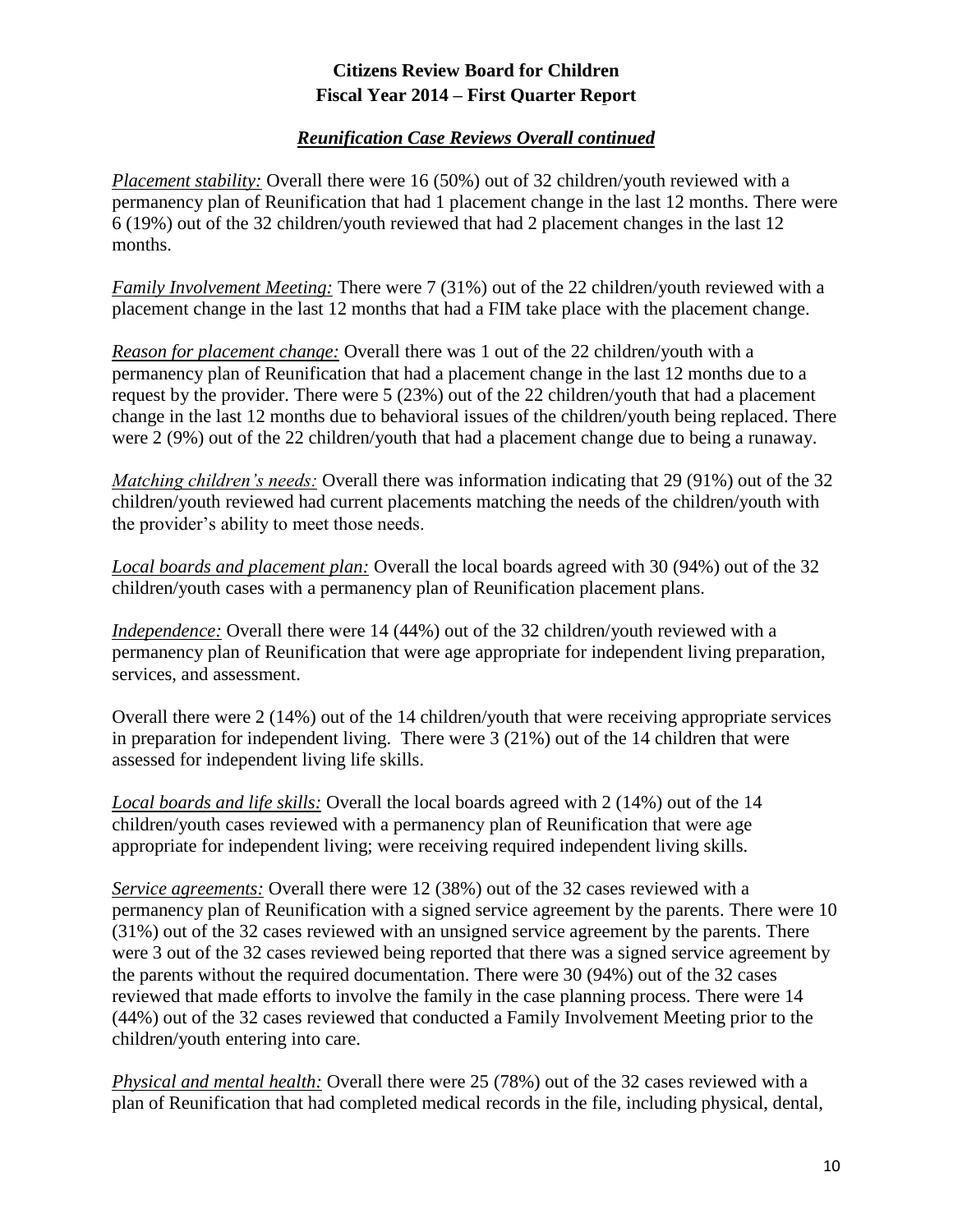#### *Reunification Case Reviews Overall continued*

vision, and immunization. All 32 (100%) of the children/youth with a permanency plan of Reunification had a comprehensive physical and mental health assessment. There were 15 (47%) out of the 32 children/youth reviewed that were prescribed and taking psychotropic medication. There were 6 out of the 32 children/youth reviewed that have a history of substance abuse problems and all 6 (100%) children/youth are having the substance abuse problem addressed.

*Education:* Overall there were 16 (50%) out of the 32 children/youth reviewed with a permanency plan of Reunification that had their school placement remain the same at entry. The local boards agreed that the education needs of 29 (91%) out of the 32 children/youth reviewed with a permanency plan of Reunification were being met.

*Board and permanency:* Overall the local boards agreed with the permanency plan of Reunification with 10 (31%) out of the 32 cases reviewed. The local boards recommended the other 22 permanency plans be changed to; 12 APPLA, 5 Relative Placement, 2 Adoption, and 3 Guardianship.

*Re-reviewed:* The local boards recommended that 23 out of the 32 cases with a permanency plan of Reunification overall should be re-reviewed.

*Reviewed timely:* Overall CRBC did review all of the 32 (100%) children/youth cases with a permanency plan of Reunification in a timely manner.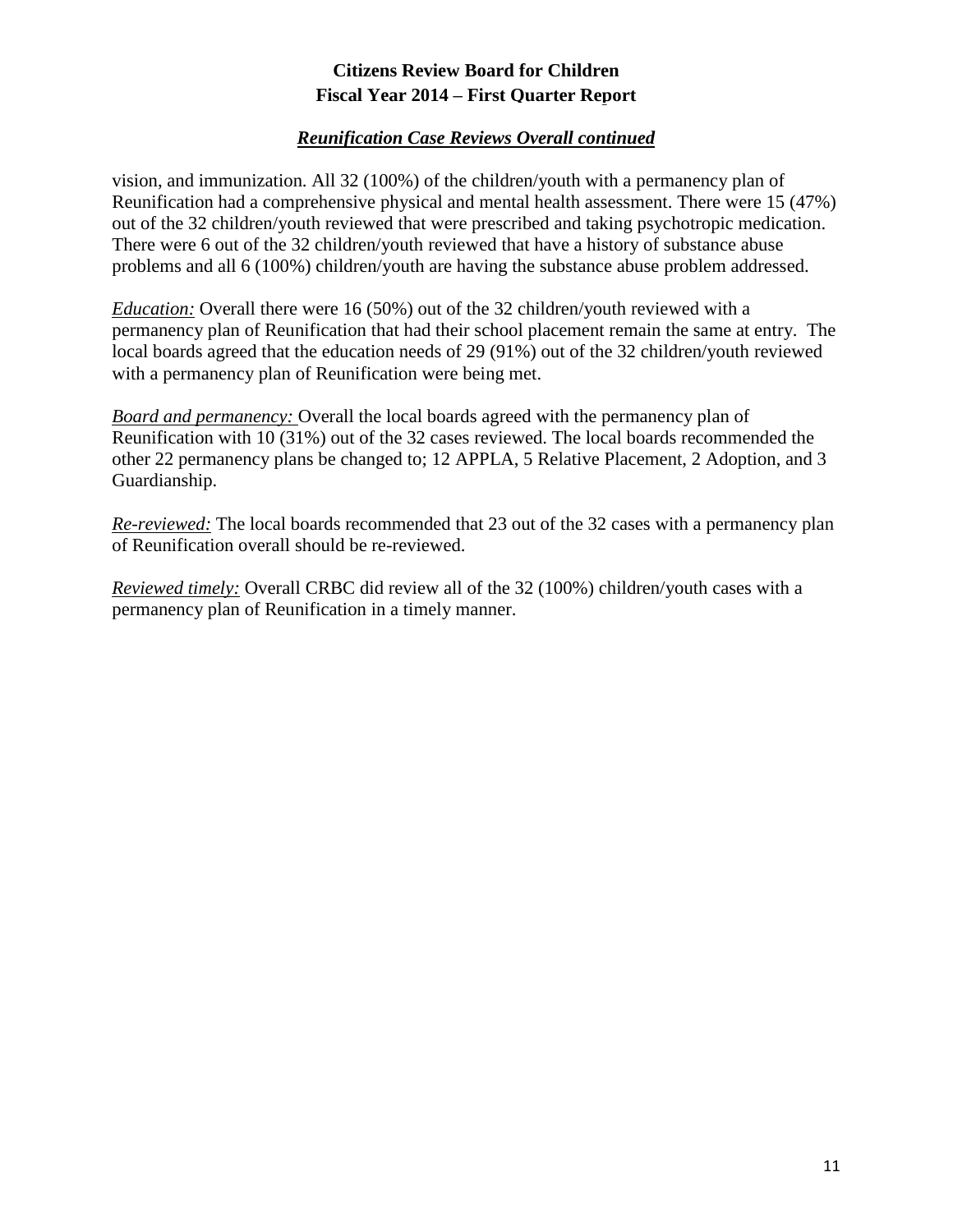#### *APPLA Case Reviews Overall*

<span id="page-11-0"></span>Overall CRBC reviewed 92 children/youth that had a permanency plan of APPLA in the First Quarter of FY14.

#### *APPLA By Ages:*



Age 10 Age 12 Age 13 Age 14 Age 15 Age 16 Age 17 Age 18 Age 19 Age 20

*APPLA permanency plan:* Overall there were 78 (85%) out of the 92 children/youth reviewed with a permanency plan of APPLA that are expected to remain in existing placement until they reaches the age of majority (emancipation/independence). There were 8 (9%) out of the 92 children/youth reviewed that are in long-term out of home care with a non-relative. There were 5 (5%) out of the 92 children/youth reviewed that were placed in a long-term care facility until transition to an adult facility.

*Plan Options:* Overall Reunification was considered for 87 (95%); Relative placement was considered for 79 (86%); and Adoption was considered for 69 (75%) out of the 92 children/youth reviewed with a permanency plan of APPLA.

Overall the biological father was unable or unwilling [including whereabouts unknown (19), or deceased (9)] to work towards Reunification for 64 (70% cumulative) out of the 92 children/youth reviewed with a permanency plan of APPLA.

Overall the biological mother was unable or unwilling [including whereabouts unknown (8), or deceased (12)] to work towards Reunification for 57 (62% cumulative) out of the 92 children/youth reviewed with a permanency plan of APPLA.

*Consent to adopt:* Overall 81 (88%) out of the 92 children/youth reviewed with a permanency plan of APPLA did not want to be Adopted.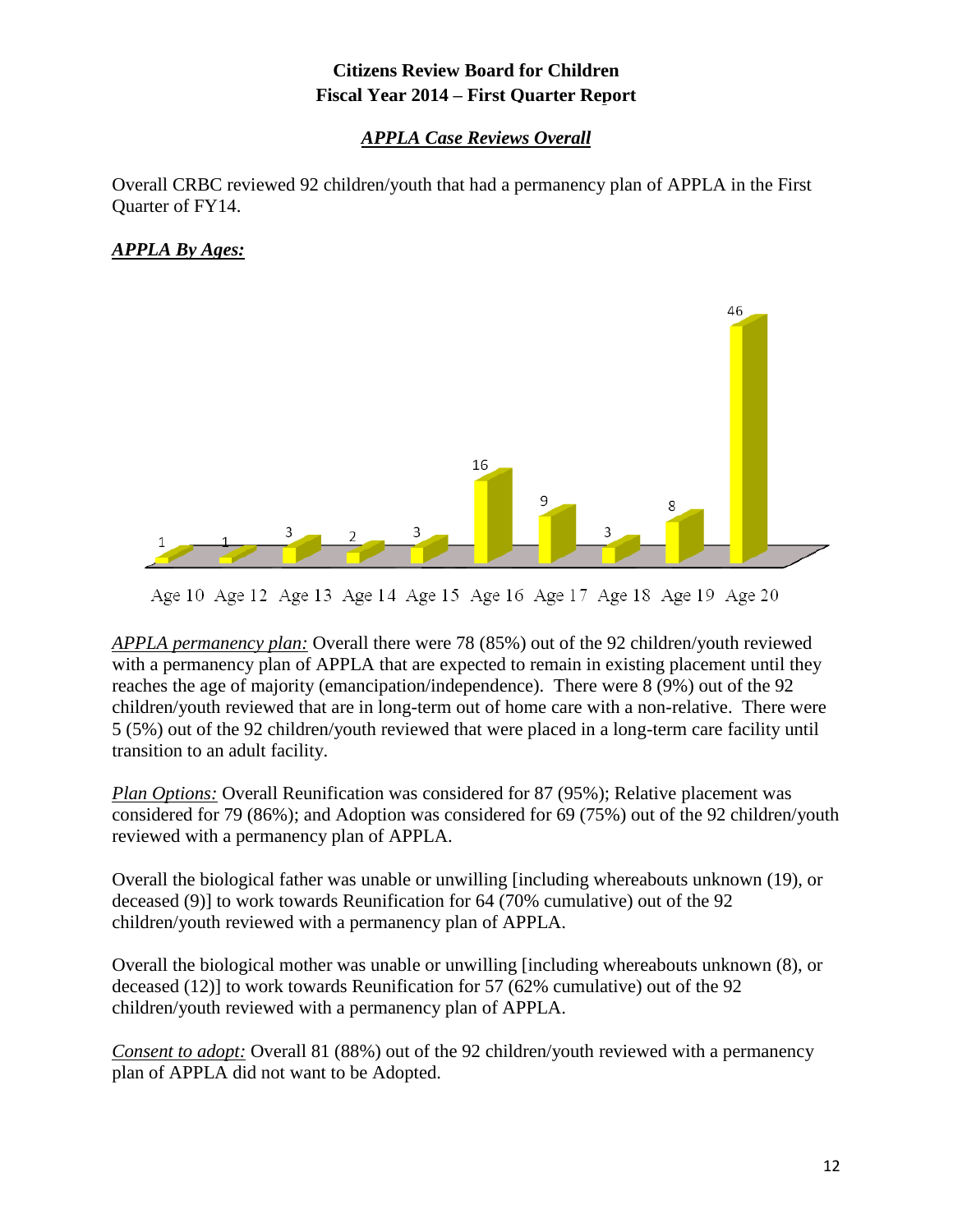## *APPLA Case Reviews Overall continued*

*Length of plan:* Overall the length of APPLA as a plan for the children/youth reviewed were; 15 (16%) 0 to 6 months, 8 (9%) 7 to 11 months; 24 (26%) 1 to 2 years; and 40 (44%) had a plan of APPLA for 3 or more years.

*Termination of parental rights:* Overall out of the 92 APPLA cases reviewed, TPR was granted for 10 (11%) cases; TPR was not filed for 46 (50%) out of the 92 cases reviewed.

*Why APPLA:* Overall the permanency of APPLA for the 92 children/youth cases reviewed was based on, 51 (55%) of the children/youth did not consent to Adoption; 15 (16%) of the children/youth have a lack of family resources; 15 (16%) of the children/youth had a plan of APPLA due to their behavior; and 7 (8%) children/youth were medically or mentally fragile.

*Life Skills:* Overall 44 (48%) out of the 92 children/youth cases reviewed were assessed for life skills and have the supportive documentation contained in the case files. There were 7 children/youth that were medically or mentally fragile and could not be assessed for life skills. 13



\*Overall ages of Children with a plan of APPLA 15 years of age and older.

*Independent living:* Overall there are 42 of the 44 children/youth that have been assessed for life skills with an assigned independent living caseworker.

Overall there were 52 (60%) out of the 92 children/youth reviewed with a permanency plan of APPLA that are receiving required independent living skills.

*Services needed for discharge:* Overall the 42 (46%) out of the 92 children/youth reviewed with a permanency of plan of APPLA need housing services; 39 (42%) need medical services; 31 (34%) need mental health and educational services; and 28 (30%) need employment services for discharge.

*Service Agreement:* Overall there were 30 (33%) out of the 92 children/youth reviewed with a permanency plan of APPLA that had a signed service agreement.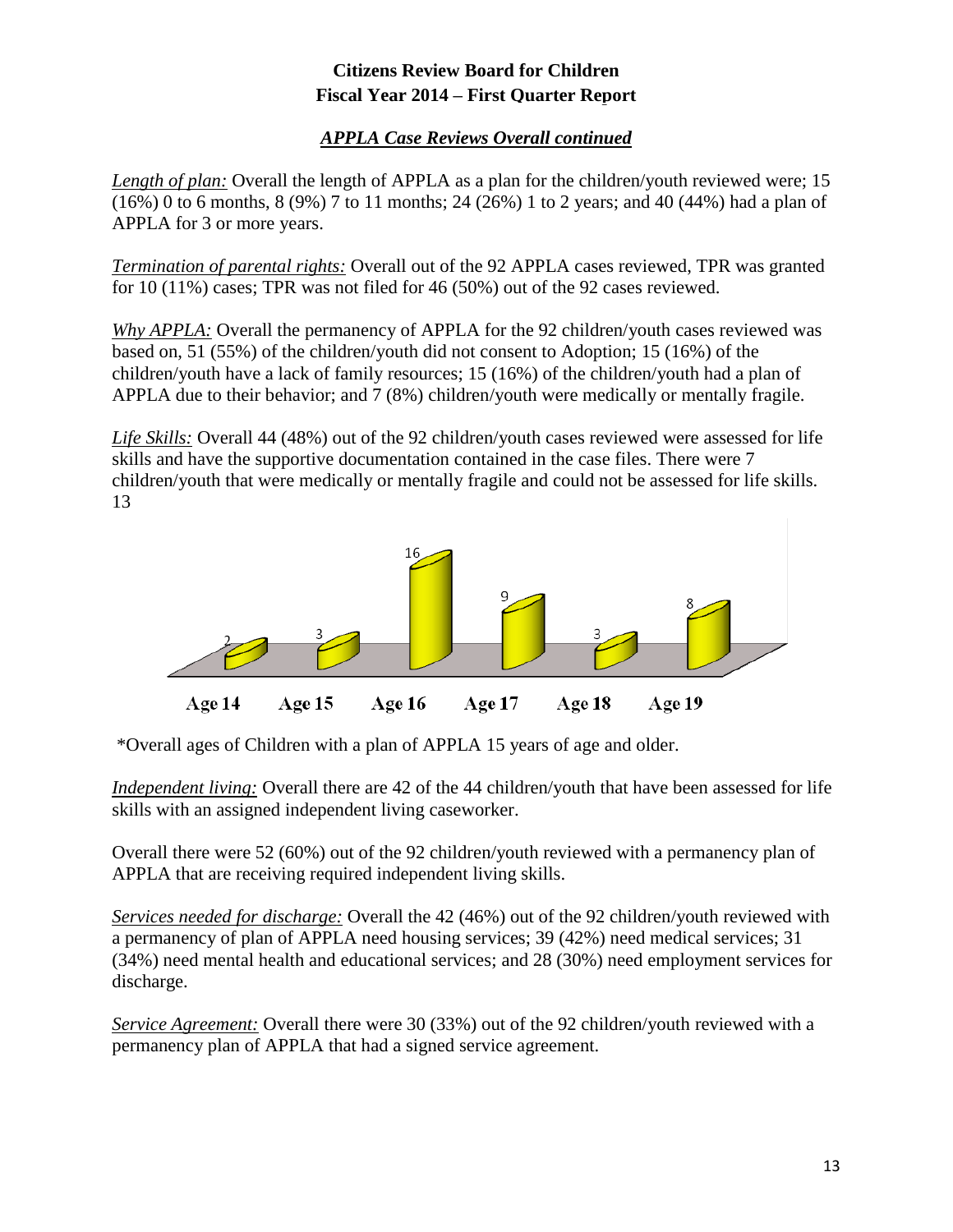#### *APPLA Case Reviews Overall continued*

*Case planning:* Overall there were efforts made to involve 52 (57%) out of the 92 children/youth reviewed with a permanency plan of APPLA in the case planning process.

*Family involvement meeting:* Overall there were 49 (53%) out of the 92 children/youth reviewed that had a FIM.

*Placement:* Overall the current placement of the 92 children/youth reviewed with a permanency plan of APPLA were, 23 (25%) independent living; 21 (23%) private treatment foster care; 17 (19%) regular foster care; 8 (9%) therapeutic group homes; 6 (7%) formal kinship care; 6 (7%) residential treatment centers; 3 (3%) residential group homes; and 3 (3%) were placed in teen mother's programs.

*Placement Stability:* Overall 44 (68%) out of the 92 children/youth reviewed with a permanency plan of APPLA had 1 placement; 15 (16%) had 2 placements; 5 (5%) had 3 placements; and 1 child/youth had 4 placements.

*Placement match with child needs:* Overall there was a match between the children/youth's needs and the provider's ability to meet those needs with 84 (91%) out of the 92 cases reviewed with a plan of APPLA.

*Board and placement plan:* Overall the local boards agreed with the placement plan of 84 (91%) out of 92 children/youth cases reviewed with a plan of APPLA.

*Medical records:* Overall there were 67 (73%) out of the 92 children/youth reviewed with completed medical records in the file.

*Physical and mental health assessment:* Overall there were 83 (90%) out of the 92 children/youth reviewed received comprehensive physical and mental health assessments in a timely manner.

*Medication:* Overall there were 30 (33%) out of the 92 children/youth reviewed with a plan of APPLA being prescribed psychotropic medications.

*Mental health care:* Overall there is an identified plan for 27 (29%) out of the 92 children/youth reviewed to obtain mental health services in an adult mental health care system.

*Board and physical and mental health:* Overall the local boards agreed with that physical and mental health needs are being met with 58 (63%) out of the 92 children/youth reviewed with a permanency plan of APPLA.

*Permanent Connection:* Overall there was a permanent connection identified for 52 (57%) out of the 92 children/youth reviewed with a permanency plan of APPLA.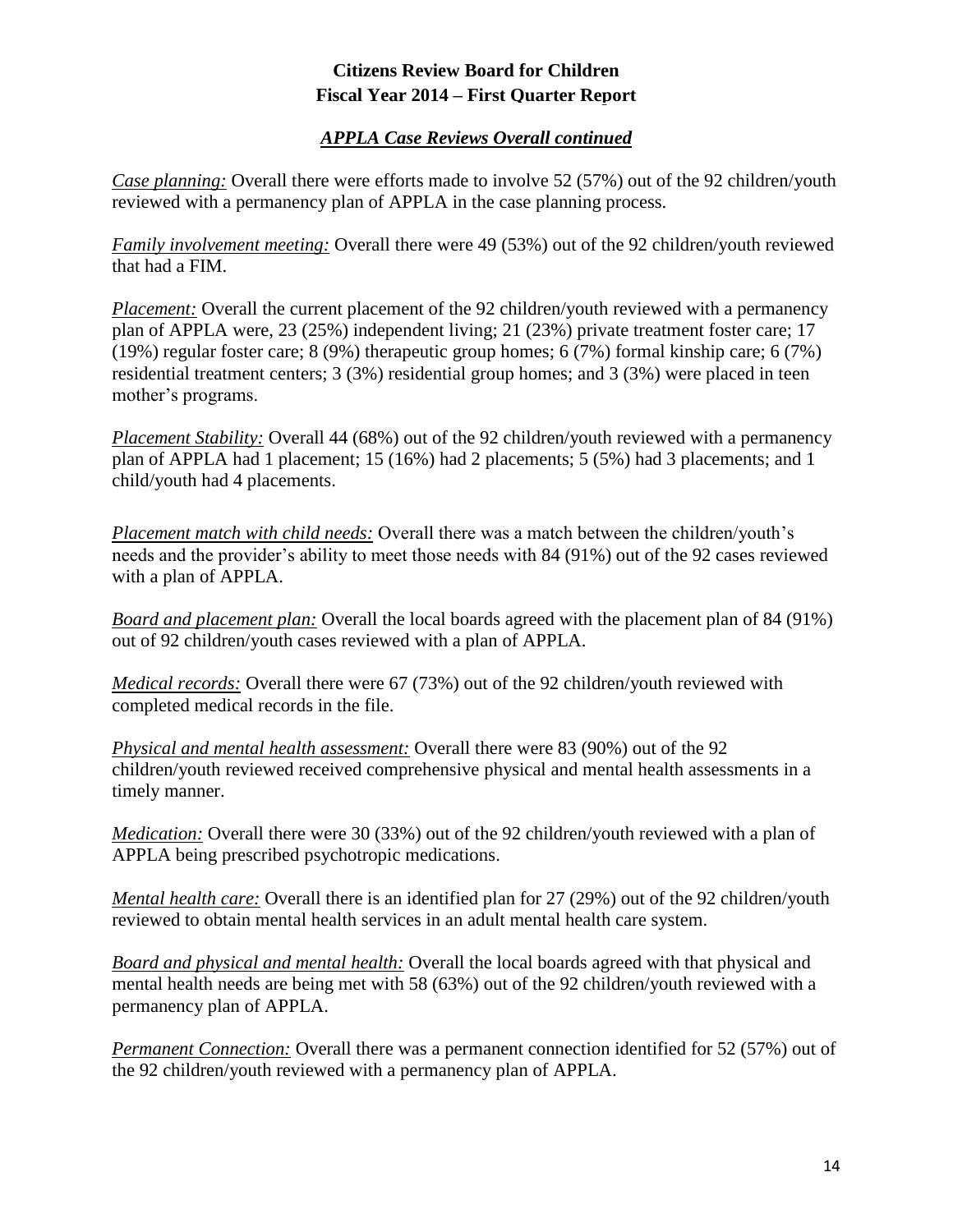#### *APPLA Case Reviews Overall continued*

Those individuals identified as a permanent connection were; 16 (17%) foster parents, 9 (10%) biological mother, 6 (6%) grandparent, 5 (5%) sibling, 2 (2%) biological father, 2 (2%) aunt or uncle, 1 (1%) mentor, and 10 (11%) other.

*Board and permanent connection:* Overall the local boards found the 52 identified permanent connections as being appropriate.

*Caseworker visits:* Overall there were 82 (89%) out of the 92 children/youth reviewed that were receiving caseworker visits less than twice a month, but at least once a month. There were 4 (4%) of the children/youth reviewed that were not receiving caseworker visits less than once a month.

*Living wage (\$10 hour):* Overall there were 10 (11%) out of the 92 children/youth reviewed earning a living wage.

*Board and employment:* Overall the local boards agreed that 23 (25%) of the 92 children/youth reviewed were being prepared to meet employment goals.

*Housing:* Overall there were 24 (48%) out of the 50 children/youth reviewed that were transitioning that had housing specified. There were 25 (50%) out of the 50 children/youth transitioning that received information on alternative housing options.

*Board and transitional housing plan:* Overall the local boards agreed with the transitional housing plans of 29 (58%) out of the 50 children/youth reviewed that were transitioning.

*Re-review:* Overall the local boards recommend that 41 (45%) out of the 92 cases reviewed should be re-reviewed.

*Board and permanency plan:* Overall the local boards agreed with the permanency plan of APPLA of 75 (81%) out of the 92 cases reviewed.

*Reviewed timely:* CRBC reviewed 87 (95%) out of the 92 cases in a timely manner.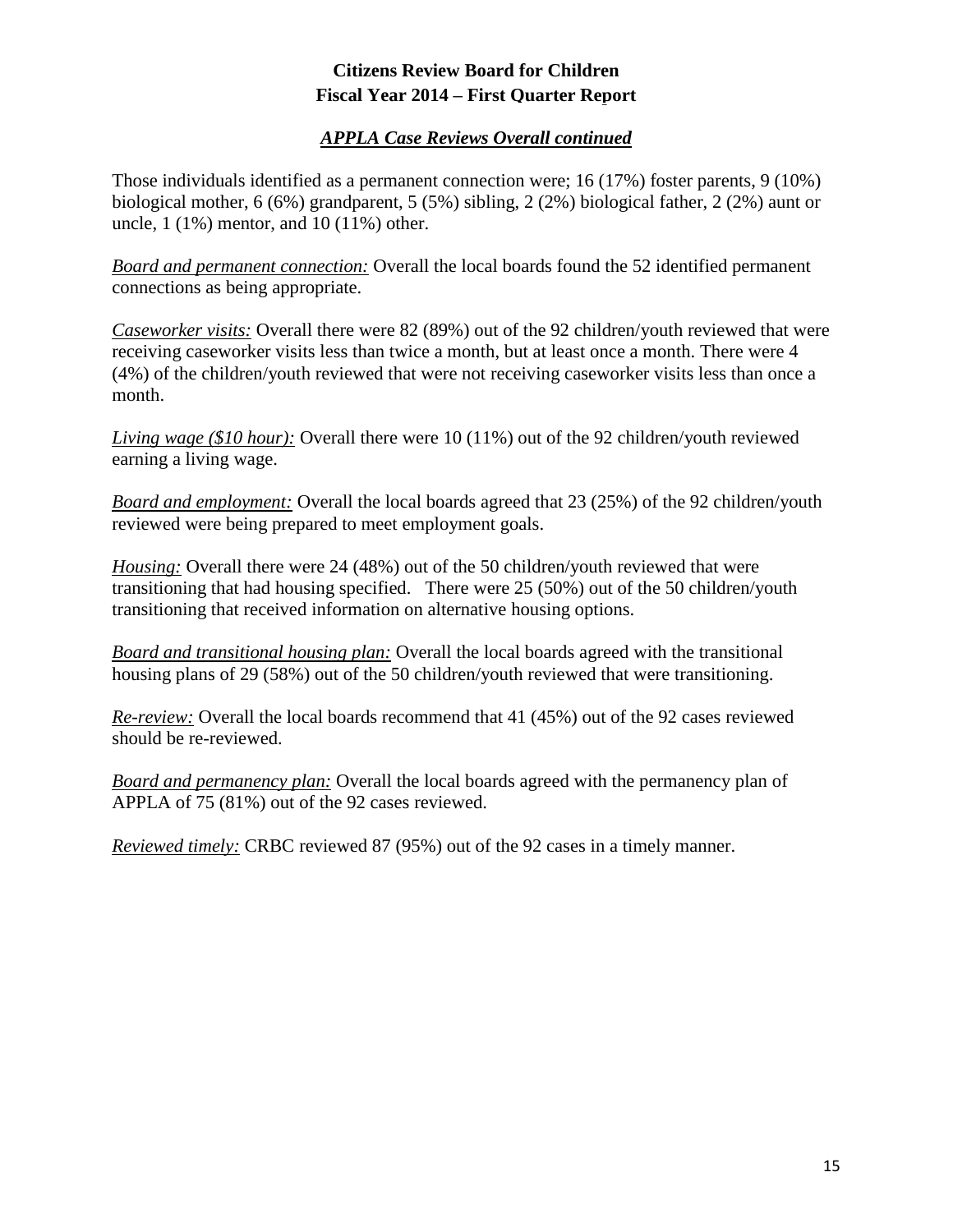#### *Adoption Case Reviews Overall*

<span id="page-15-0"></span>Overall CRBC reviewed 17 children/youth cases that had a permanency plan of Adoption in the First Quarter of FY14.

*Permanency:* Overall the permanency plan of Adoption was established in a timely manner for 13 (77%) out of the 17 children/youth cases reviewed.

*Length of plan:* Overall the permanency plan of Adoption for the 17 children/youth reviewed was; 10 (59%) 0 to 6 months, 1 (6%) 7 to 11 months, 2 (12%) 1 to 2 years, and 3 (18%) for 3 or more years.

*Board and concurrent planning:* The local boards agreed that concurrent planning took place for 13 (77%) out of the 17 children/youth reviewed.

*Termination of parental rights:* Overall there were 12 (70%) out of the 17 cases reviewed that had TPR filed. In addition, 8 (66%) out of the 12 TPR filed were done in a timely manner.

*Appeal delay:* Overall there were 16 (94%) out of the 17 cases reviewed and filed for TPR that were delayed by appeal from the biological father. In addition, the remaining case reviewed with a permanency plan of Adoption was delayed by appeal from the biological mother.

*Child consent:* Overall there were 5 (29%) out of the 17 children/youth reviewed that consented to being adopted. Overall there were 8 (47%) out of the 17 children/youth with a permanency plan of Adoption that were not at legal age to consent; and 2 (12%) that were medically fragile or had mental health issues preventing to consent.

*Adoption counseling:* Overall there were 2 (40%) out of the 5 children/youth reviewed that consented to being adopted that received counseling services around Adoption.

*Board and TPR:* Overall the local boards agreed that 9 (53%) of the TPR's were done in a timely manner.

*Placement:* Overall the actual number of placements the 17 children/youth with a permanency plan of Adoption were; 8 (47%) had 1 placement, 2 (12%) had 2 placements, and 1 (6%) had 3 placements.

*Board placement recommendation:* Overall the local boards agreed with 16 (94%) out of the 17 children/youth reviewed placement plan.

*Pre-adoptive home:* Overall there were 11 (65%) out of the 17 children/youth reviewed placed in a pre-adoptive home.

*Health needs:* Overall there were appropriate efforts to meet the health needs of 14 (83%) out of the 17 children/youth reviewed.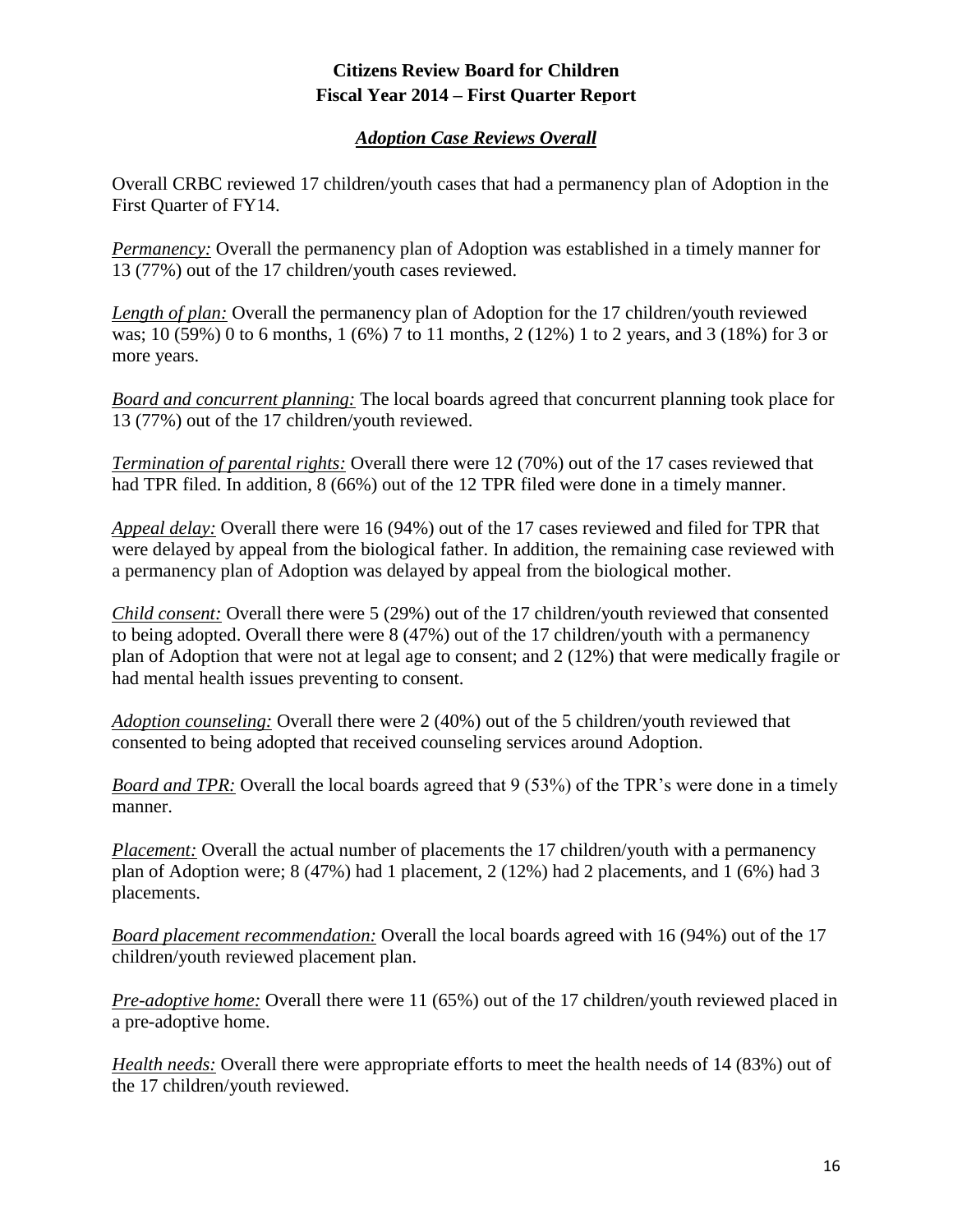#### *Adoption Case Reviews Overall continued*

*Education needs:* Overall there were appropriate efforts to meet the education needs of 16 (94%) out of the 17 children/youth reviewed.

*Medication:* Overall there were 5 (29%) out of the 17 children/youth reviewed with a permanency plan of Adoption that were prescribed non-psychotropic medications. Overall there were 4 (24%) out of the 17 children/youth reviewed with a permanency plan of Adoption that were prescribed psychotropic medications.

*Behavioral issues:* Overall there were 6 (35%) out of the 17 children/youth reviewed that had behavioral issues.

*Caseworker visits:* Overall there were 16 (94%) out of the 17 children/youth reviewed with a permanency plan of Adoption that received a caseworker visit less than twice a month, but at least once a month.

*Adoption barriers:* Overall there were no significant agency, court, child, or family barriers related to Adoption for the 17 children/youth reviewed.

*Re-reviewed:* Overall the local boards recommends 11 (65%) of the 17 Adoption cases reviewed should be re-reviewed.

*Board and permanency plan:* Overall the local boards agreed with the permanency plan of Adoption with 14 (82%) of the 17 cases reviewed.

*Reviewed timely:* CRBC reviewed 14 (82%) out of the 17 cases in a timely manner.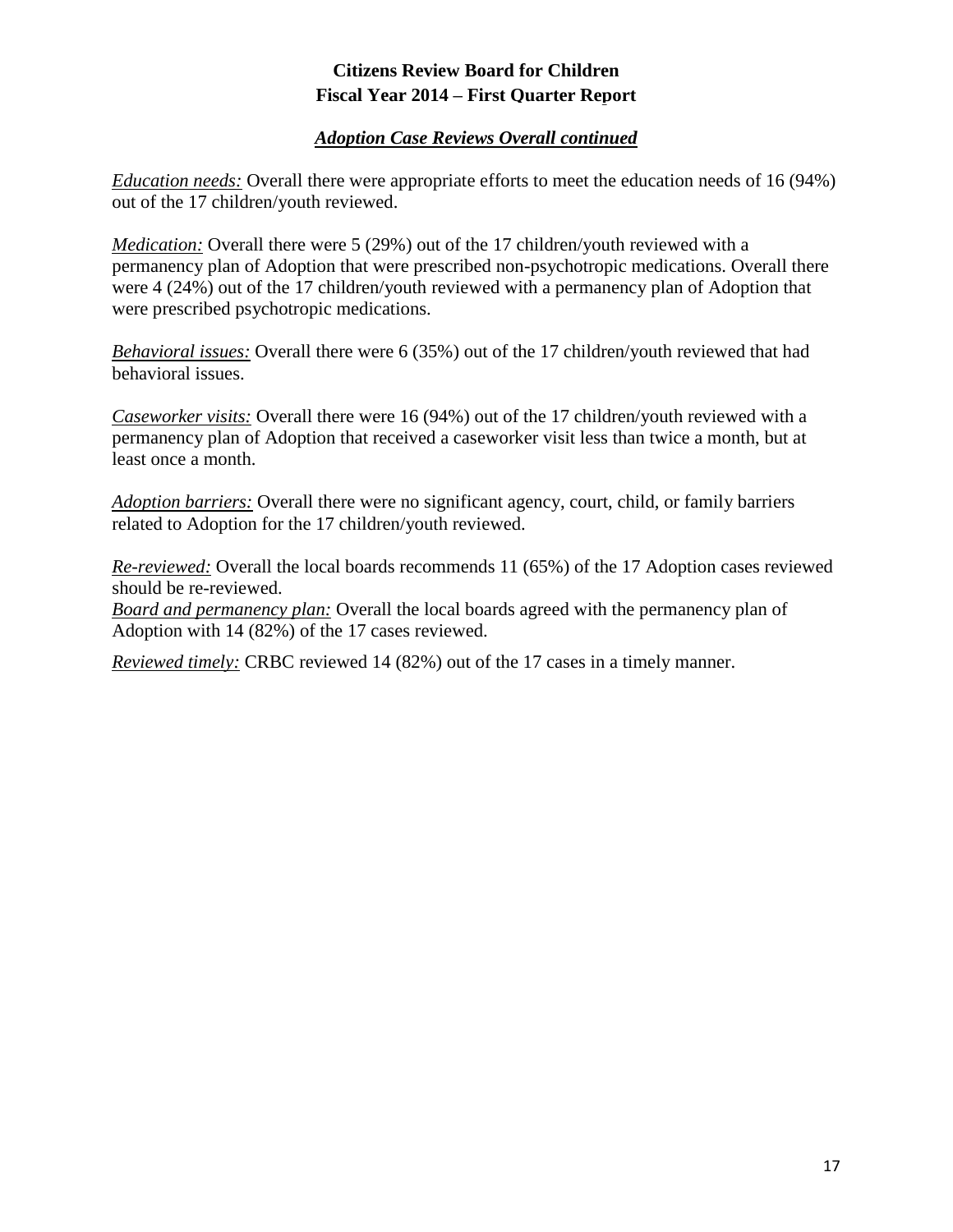#### **Jurisdictions**

<span id="page-17-0"></span>Maryland is comprised of 23 counties and Baltimore City. The Department of Human Resources (DHR) identifies jurisdictions according to caseload size such as large, medium, and small.

#### *Large Jurisdictions***:**

| <i>*Jurisdiction</i>     | <b>Reunification</b> | <b>Adoption</b> | <b>APPLA</b> | <b>Total</b>     |
|--------------------------|----------------------|-----------------|--------------|------------------|
|                          |                      |                 |              | <b>Number of</b> |
|                          |                      |                 |              | <b>Cases</b>     |
| <b>Baltimore City</b>    | 13                   |                 | 37           | 52               |
| <b>Baltimore County</b>  |                      |                 |              |                  |
| <b>Montgomery County</b> |                      |                 | 16           |                  |
| <b>Prince Georges</b>    |                      |                 |              |                  |
| <b>County</b>            |                      |                 | 15           | 16               |
| <b>Total</b>             | 25                   |                 | 75           |                  |

**\****Large*: 500 cases or more

Out of the 141 children/youth reviewed in the First Quarter of FY14, there were a total of 110 (77%) who were placed within large jurisdictions.

*Reunification within large jurisdiction* cases made up 25 (23%) of the 110 children/youth reviewed in the First Quarter.

There are plans to return 14 (56%) of the 25 children/youth to the biological mothers. There are plans to return 5 (20%) of the 25 children/youth to the biological fathers. There are plans to return 4 (16%) of the 25 children/youth to both biological parents.

*APPLA within large jurisdiction* cases made up 75 (68%) of the 110 children/youth reviewed. There were 21 (28%) children/youth reviewed who had a permanency plan of APPLA from 1 to 2 years. There were 34 (45%) children/youth reviewed who had a permanency plan of APPLA for 3 or more years. There were 42 (56%) of the 75 children/youth identified with permanent connections. There were 33 (44%) of the 75 children/youth who were not identified as having a permanent connection.

*Adoption within large jurisdiction* cases made up 10 (9%) of the 110 children/youth reviewed. There were 9 (90%) of the 10 children/youth granted TPR. The local board agreed with the permanency plan of Adoption with 9 (90%) of the 10 cases reviewed.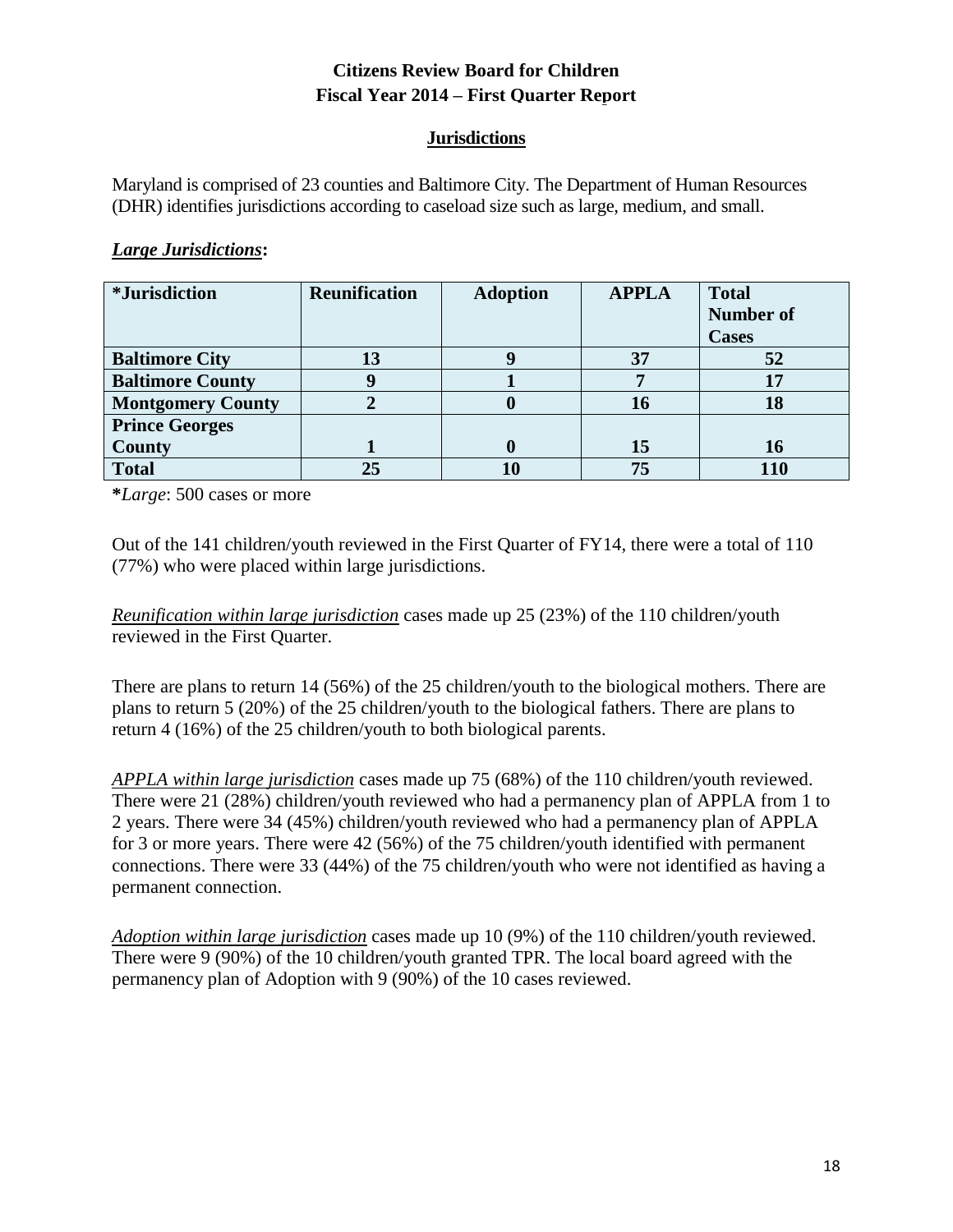## *Baltimore City*

<span id="page-18-0"></span>There were a total of 52 children/youth cases reviews conducted in Baltimore City in the First Quarter of FY14.



*Reunification case reviews* in Baltimore City made up 13 (25%) of the 52 cases reviewed in large jurisdictions within the First Quarter. A Family Involvement Meeting was not held prior to entering into care with 12 (92%) of 13 children/youth cases reviewed. However, appropriate services are being offered to the children/youth and their birth families in 12 (92%) out of the 13 cases.

In 8 (61%) out of the 13 cases the plan of Reunification has been in place for 1 to 2 years. In 3 (23%) out of the 13 cases the plan of Reunification has been in place for 3 years or more. The local board did not agree with the current permanency plan of reunification in 12 (92%) of the 13 reviewed cases.

*APPLA case reviews* in Baltimore City made up 37 (71%) of the 52 cases reviewed in large jurisdictions within the First Quarter. The permanent connection identified for 20 (54%) of the youth are: biological mother (4 cases), biological father (1 case), foster parent (5 cases), grandparent (3 cases), aunt or uncle (1 case), sibling (4 cases), and other (2 cases). In addition, the local board was in agreement with the identified permanent connections. There were 17 cases reviewed with a plan of APPLA without an identified permanent connection.

The local board agreed that 14 (38%) out of the 37 children/youth were prepared to meet employment goals; also agreed with 20 (54%) out of the 37 children/youth's transitional housing plan. In addition, the local board agreed that 19 (51%) out of the 37 children/youth reviewed were prepared to transition out of care.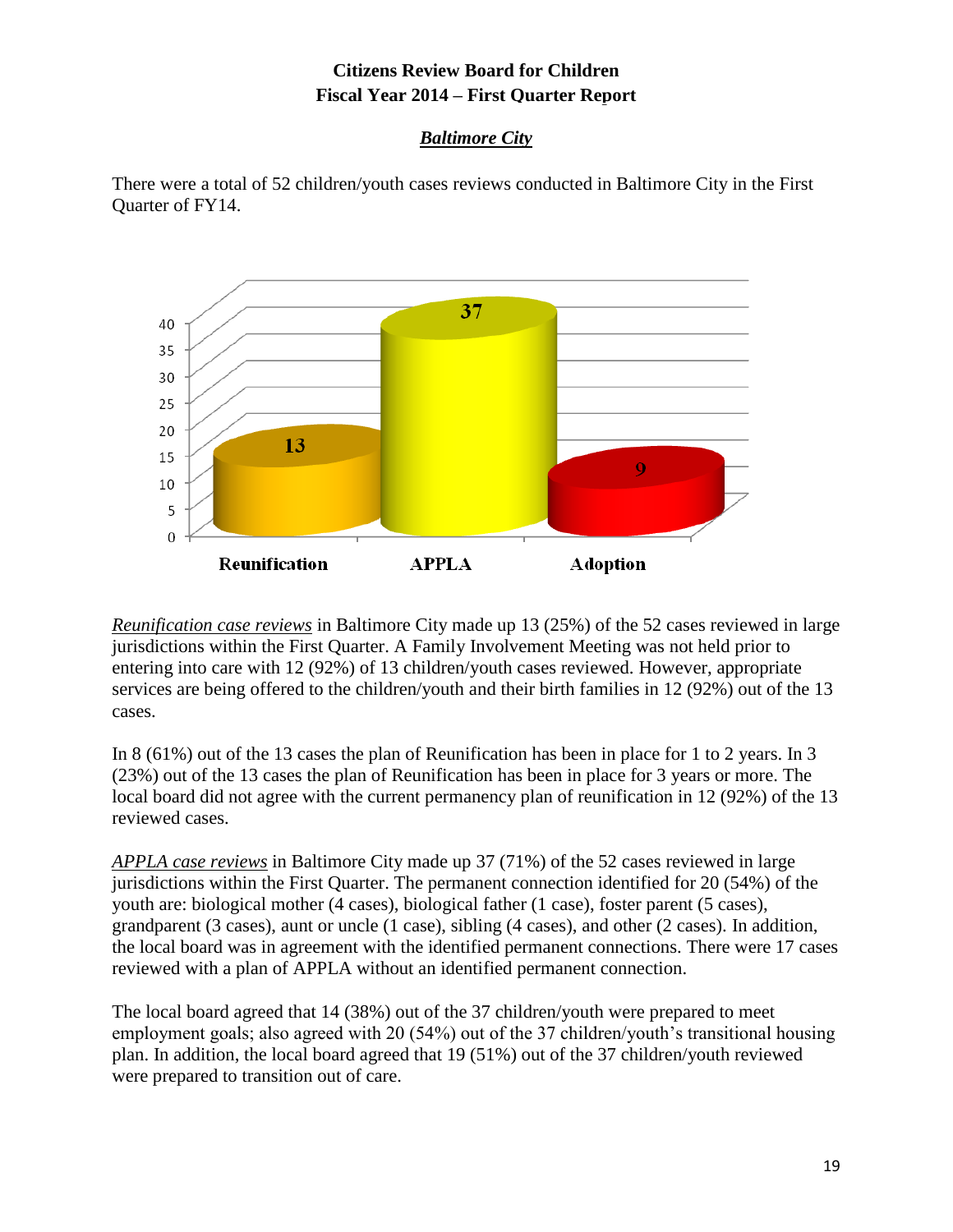#### *Baltimore City continued*

<span id="page-19-0"></span>*Adoption case reviews* in Baltimore City made up 9 (17%) of the 52 cases reviewed in large jurisdictions within the First Quarter. The current placements of the 9 children/youth reviewed with a plan of Adoption included 2 placements in regular foster homes; 5 placements in private treatment foster homes; and 2 placements in therapeutic group homes. There were 3 (33%) out of the 9 children/youth reviewed that were placed in a pre-adoptive home. The local board agreed with the placement plan 8 (89%) out of the 9 cases reviewed.

There were 5 (56%) out of the 9 children/youth reviewed that needed post-adoptive educational, medical, and mental health services. There were 4 (44%) out of the 9 children/youth reviewed that were being prescribed psychotropic medication.

There were no court related barriers to adoption for all 9 of the cases reviewed. There was 1 (11%) out of the 9 cases reviewed that had a disrupted pre-adoption placement family barrier to adoption. There were 2 (22%) out of the 9 children/youth that has behavior problems in the home that are a barrier to adoption. There were 1 (11%) out of 9 children/youth with a plan of Adoption that received adoption counseling.

There were 2 (22%) out of the 9 children/youth that did consent to adoption. There were 2 (22%) out of the 9 children/youth that did not consent to adoption. There were 4 (44%) out of the 9 children/youth reviewed that were not at legal age to consent to adoption. There was 1 (11%) out of the 9 children/youth that was medically fragile or had mental health issues preventing from consenting to adoption.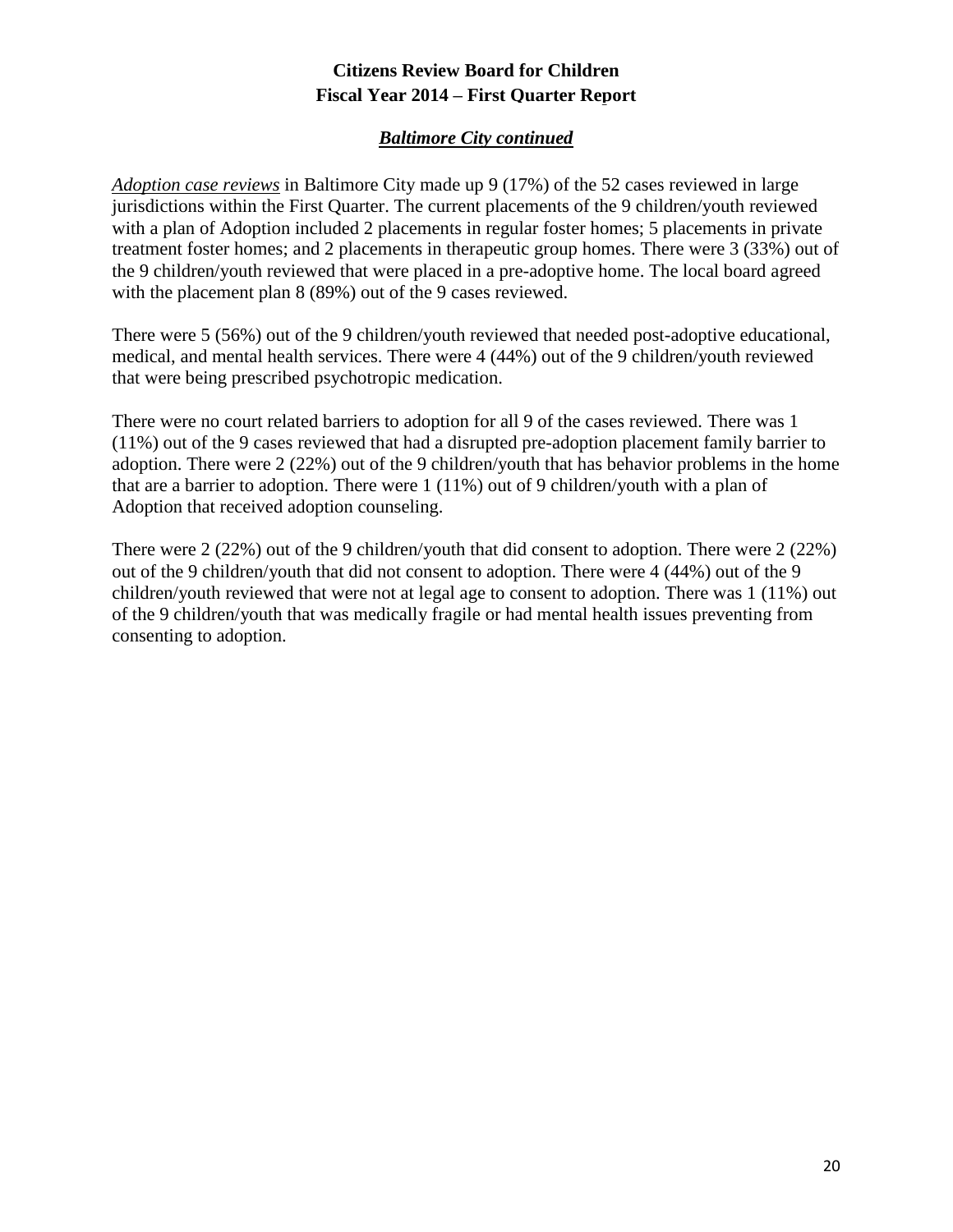## *Baltimore County*

<span id="page-20-0"></span>There were a total of 1/ children/youth cases reviews conducted in Baltimore County in the First Quarter of FY14.



*Reunification case reviews* in Baltimore County made up 9 (53%) of the 17 cases reviewed in large jurisdictions within the First Quarter. A Family Involvement Meeting was held prior to entering into care with all 9 (100%) of the children/youth cases reviewed. Appropriate services are being offered to all of the children/youth and 8 out of the 9 of the birth families.

In 6 (67%) out of the 9 cases the plan of Reunification has been in place for 1 to 2 years. In 1(11%) out of the 9 cases the plan of Reunification has been in place for 3 years or more. The local board did not agree with the current permanency plan of reunification in 5 (56%) of the 9 reviewed cases.

*APPLA case reviews* in Baltimore County made up 7 (41%) of the 17 cases reviewed in large jurisdictions within the First Quarter. There was 1 out of 7 children/youth reviewed identified as having a grandparent as the permanent connection. The other 6 cases reviewed with a plan of APPLA did not have an identified permanent connection.

The local board agreed that 3 (43%) out of the 7 children/youth were prepared to meet employment goals. The local board did not agreed with 5 (71%) out of the 7 children/youth's transitional housing plan. In addition, the local board agreed that 1 out of the 7 children/youth reviewed were prepared to transition out of care.

*Adoption case reviews* in Baltimore County made up 1(6%) of the 17 cases reviewed in large jurisdictions within the First Quarter. This child's current placement was at a private treatment foster care home. The child was placed in a pre-adoptive home. The local board agreed with the current placement plan.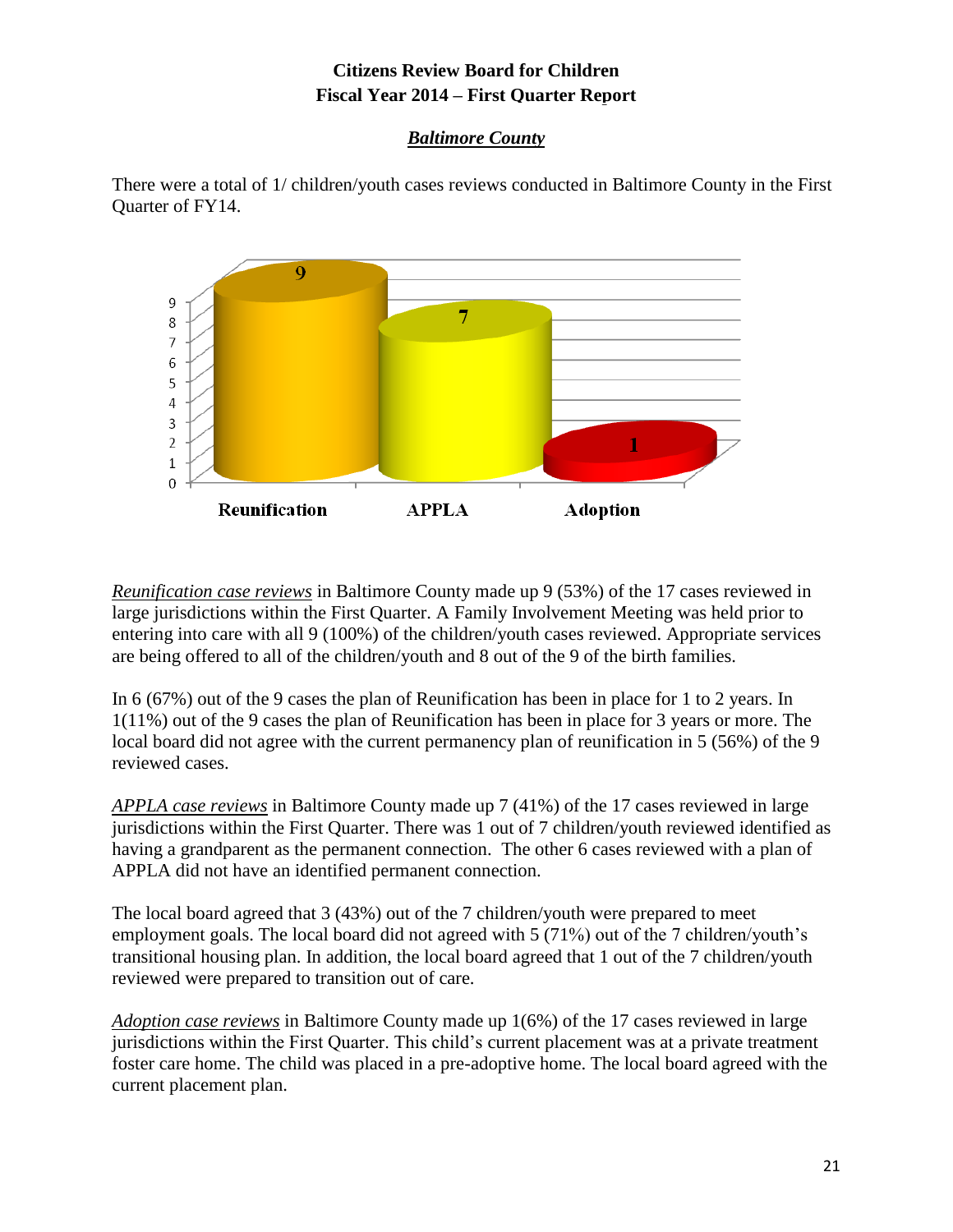## *Baltimore County continued*

<span id="page-21-0"></span>The child reviewed needed post-adoptive educational, medical, and mental health services. The child was not prescribed psychotropic medication. The child reviewed is medically fragile or has mental health issues preventing from consenting to adoption. The child did not receive adoption counseling based on being medically fragile and/or mental health issues.

There were no court or child related barriers to adoption. The family was unwilling to adopt this child based on a lack of services and/or financial support.

## *Montgomery County*

<span id="page-21-1"></span>There were a total of 18 children/youth cases reviews conducted in Montgomery County in the First Quarter of FY14.



*Reunification case reviews* in Montgomery County made up 2 (11%) of the 18 cases reviewed in large jurisdictions within the First Quarter. A Family Involvement Meeting was not held prior to entering into care for both of the children/youth cases reviewed. Appropriate services are being offered to both of the children/youth and both of the birth families.

In 1 out of the 2 cases the plan of Reunification has been in place for 3 or more years. In the other case (1) the worker did not know how long the plan of Reunification had been in place. The local board agreed with the current permanency plan of reunification in both cases reviewed.

*APPLA case reviews* in Montgomery County made up 16 (89%) of the 18 cases reviewed in large jurisdictions within the First Quarter. The permanent connection identified for 11 (69%) of the 16 youth are: biological mother (3 cases), foster parent (1 case), grandparent (1 case), aunt or uncle (1 case), mentor (1 case), and other (4 cases). The other 5 cases reviewed with a plan of APPLA did not have an identified permanent connection.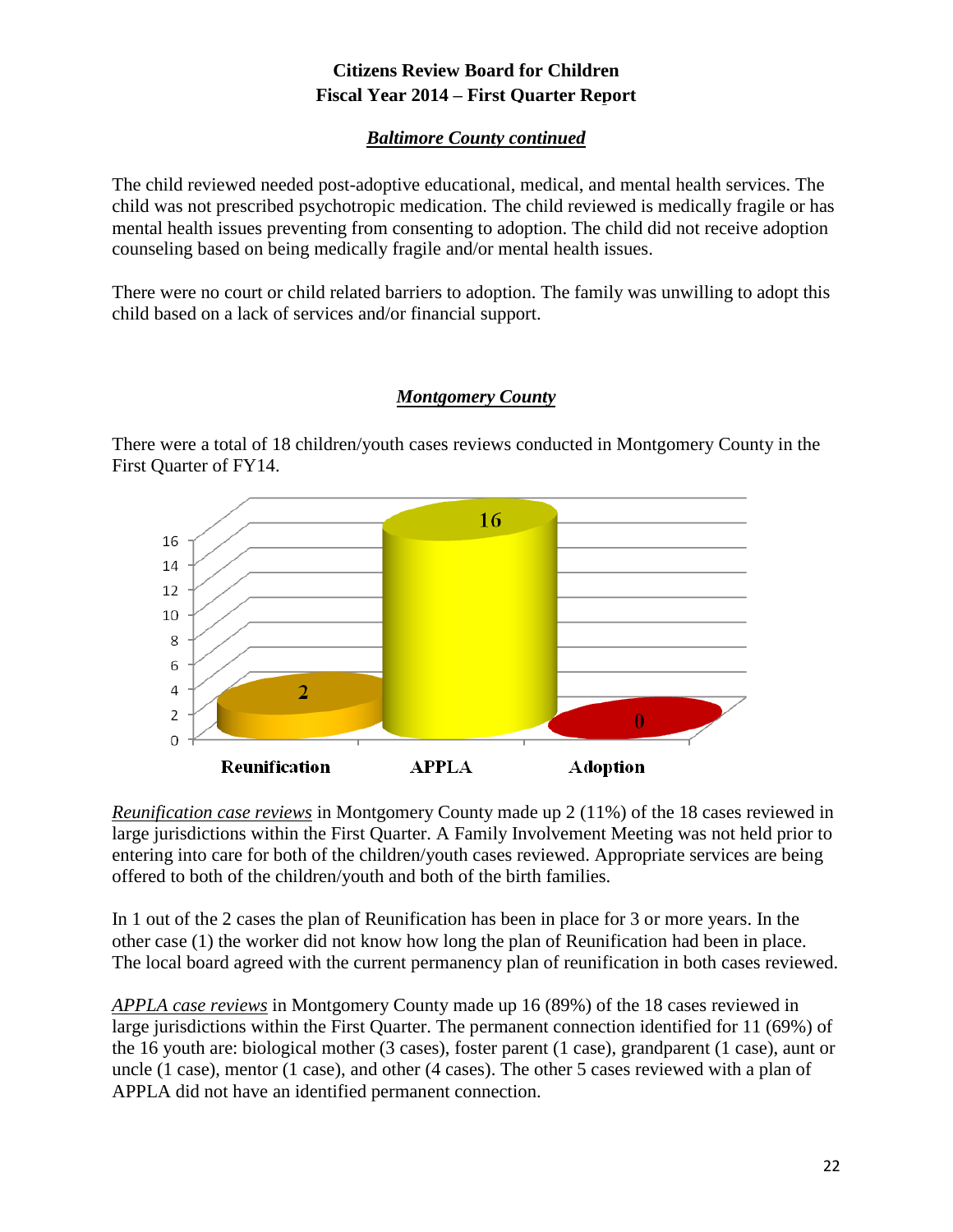## *Montgomery County continued*

<span id="page-22-0"></span>There were 5 (31%) children/youth reviewed who had a permanency plan of APPLA from 0 to 6 months. There were 3 (19%) children/youth that had a permanency plan of APPLA for 7 to 11 months. There were 3 (19%) children/youth reviewed that had a permanency plan of APPLA for 1to 2 years. There were 4 (25%) children/youth reviewed that had a permanency plan of APPLA for 3 or more years.

The local board agreed that 15 (94%) out of the 16 children/youth were prepared to meet employment goals. In addition, the local board agreed that 11 out of the 16 children/youth reviewed were being prepared to meet the educational goals.

## *Prince Georges County*

<span id="page-22-1"></span>There were a total of 16 children/youth cases reviews conducted in Prince Georges County in the First Quarter of FY14.



*Reunification case reviews* in Prince Georges County made up 1 of the 16 cases reviewed in large jurisdictions within the First Quarter. A Family Involvement Meeting was held prior to entering into care for the child/youth case reviewed. Appropriate services are being offered to both of the child/youth and the birth family.

The plan of Reunification has been in place for 1 to 2 years. The local board does not agree with the current permanency plan of reunification for the case reviewed.

*APPLA case reviews* in Prince Georges County made up 15 (94%) of the 16 cases reviewed in large jurisdictions within the First Quarter. The permanent connection identified for 10 (63%) of the youth are: biological mother (2 cases), biological father (1 case), foster parent (5 cases), other kin (1 case), and other (1 case). The other 5 cases reviewed with a plan of APPLA did not have an identified permanent connection.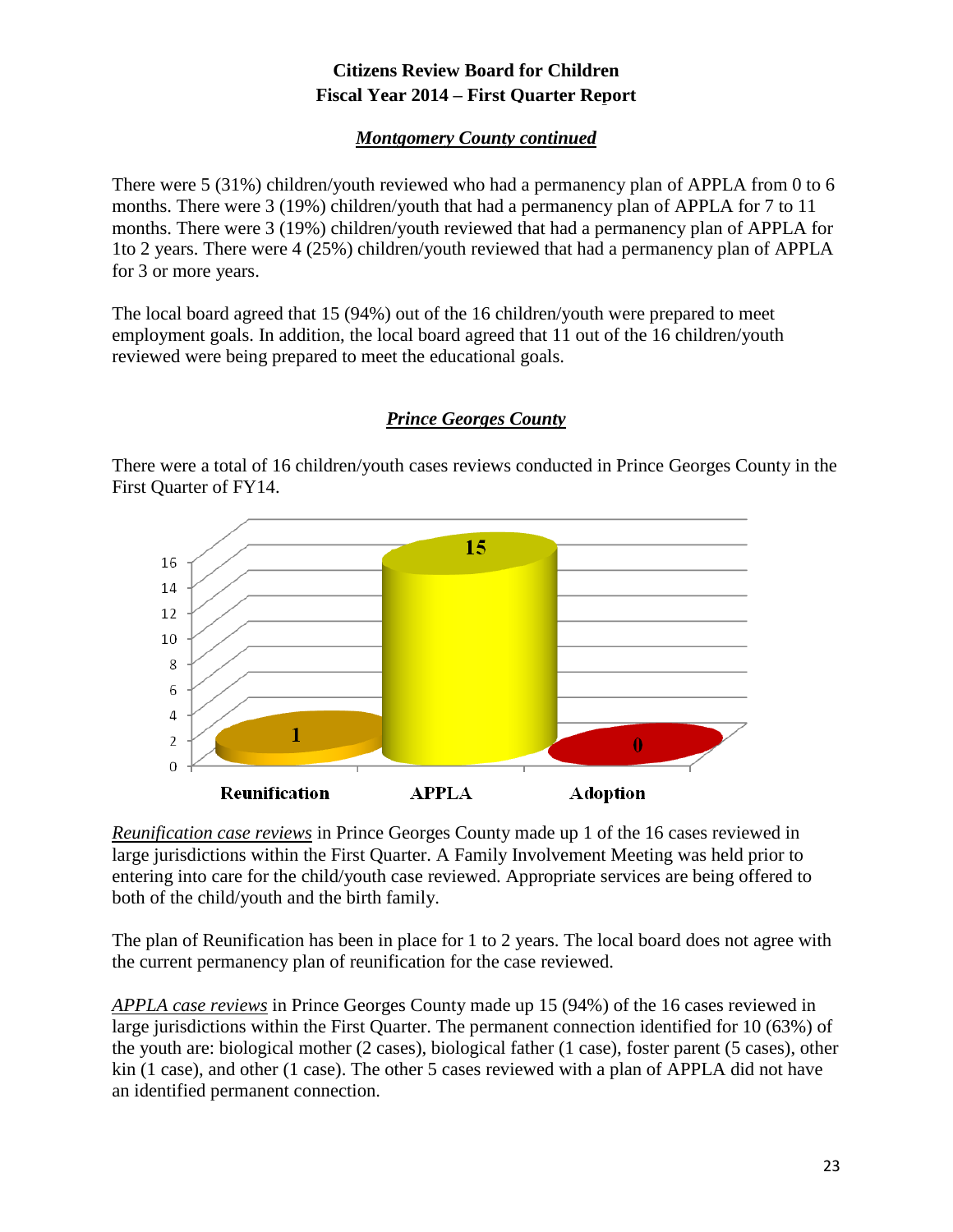## *Prince Georges County continued*

<span id="page-23-0"></span>The local board agreed that 3 (20%) out of the 15 children/youth were prepared to meet employment goals. The local board agreed with 3 (20%) out of the 15 children/youth's transitional housing plan. In addition, the local board agreed that 2 (13%) out of the 15 children/youth reviewed were prepared to transition out of care.

#### *Medium Jurisdiction*

| **Jurisdiction-            | <b>Reunification</b> | <b>Adoption</b> | <b>APPLA</b> | <b>Total</b>     |
|----------------------------|----------------------|-----------------|--------------|------------------|
| (Medium)                   |                      |                 |              | <b>Number of</b> |
|                            |                      |                 |              | <b>Cases</b>     |
| <b>Allegany County</b>     |                      |                 |              |                  |
| <b>Anne Arundel County</b> |                      |                 |              |                  |
| <b>Cecil County</b>        |                      |                 |              |                  |
| <b>Frederick County</b>    |                      |                 |              |                  |
| <b>Harford County</b>      |                      |                 |              |                  |
| <b>St. Mary's County</b>   |                      |                 |              |                  |
| <b>Washington County</b>   |                      |                 |              |                  |
| <b>Total</b>               |                      |                 | 17           |                  |

**\*\*** *Medium:* 300-500 cases

Out of the total 141 children/youth reviewed in the First Quarter of FY14, there were a total of 32 (29%) who were placed within medium jurisdictions.

*Reunification within medium jurisdiction* cases made up 7 (23%) of the 31 children/youth reviewed in the First Quarter. There are plans to return 2 (29%) of the 7 children/youth to the biological mothers. There are plans to return 1 (14%) of the 7 children/youth to the biological fathers. There are plans to return 4 (58%) of the 7 children/youth to both biological parents.

*APPLA within medium jurisdiction* cases made up 17 (55%) of the total 31 children/youth reviewed. There was 5 (29%) children/youth reviewed that had a permanency plan of APPLA from 0 to 6 months. There were 3 (18%) children/youth reviewed who had a permanency plan of APPLA for 7 to 11 months. There were 3 (18%) children/youth reviewed that had a permanency plan of APPLA for 1 to 2 years. There were 5 (29%) children/youth reviewed that had a permanency plan of APPLA for 3 or more years.

There were 9 (53%) of the 17 children/youth identified with permanent connections. There were 8 (47%) of the 17 children/youth who were not identified as having a permanent connection.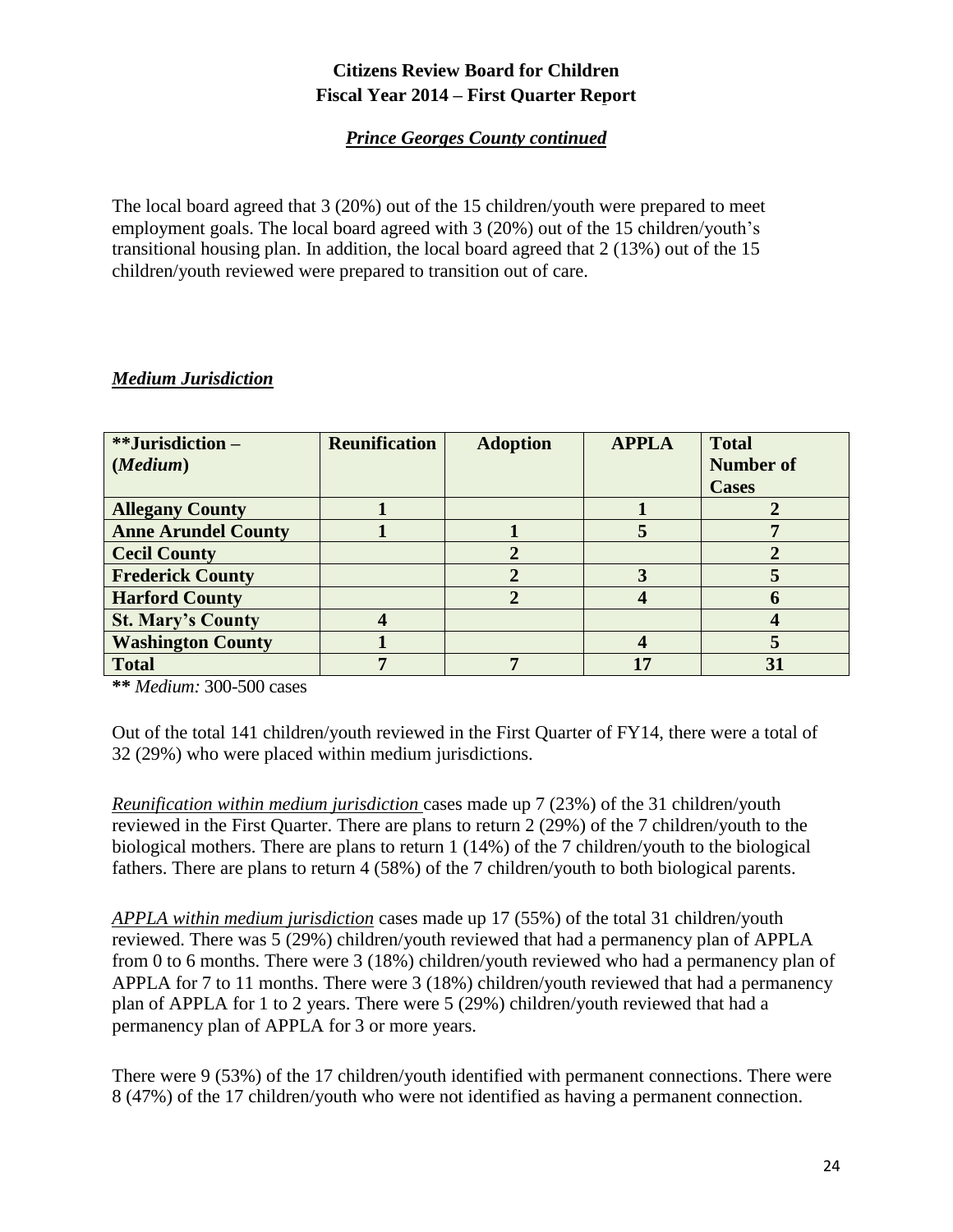#### *Medium Jurisdiction continued*

*Adoption within medium jurisdiction* cases made up 7 (23%) of the 31 children/youth reviewed. There were 2 (29%) of the 7 children/youth granted TPR. The local board agreed with the permanency plan of Adoption for all 7 (100%) cases reviewed.

## *Allegany County*

<span id="page-24-0"></span>There were a total of 2 children/youth cases reviews conducted in Allegany County in the First Quarter of FY14.



*Reunification case reviews* in Allegany County made up 1 (3%) of the 31 cases reviewed in medium jurisdictions within the First Quarter. A Family Involvement Meeting was held prior to entering into care for the child/youth case reviewed. Appropriate services are being offered to both of the child/youth and the birth family. The plan of Reunification has been in place for 1 to 2 years. The local board agreed with the current permanency plan of reunification.

*APPLA case reviews* within Allegany County made up 1 (3%) of the 31 cases reviewed in medium jurisdictions within the First Quarter. A permanent connection was not identified for the case being reviewed. The local board agreed that the child/youth were being prepared to meet employment and educational goals.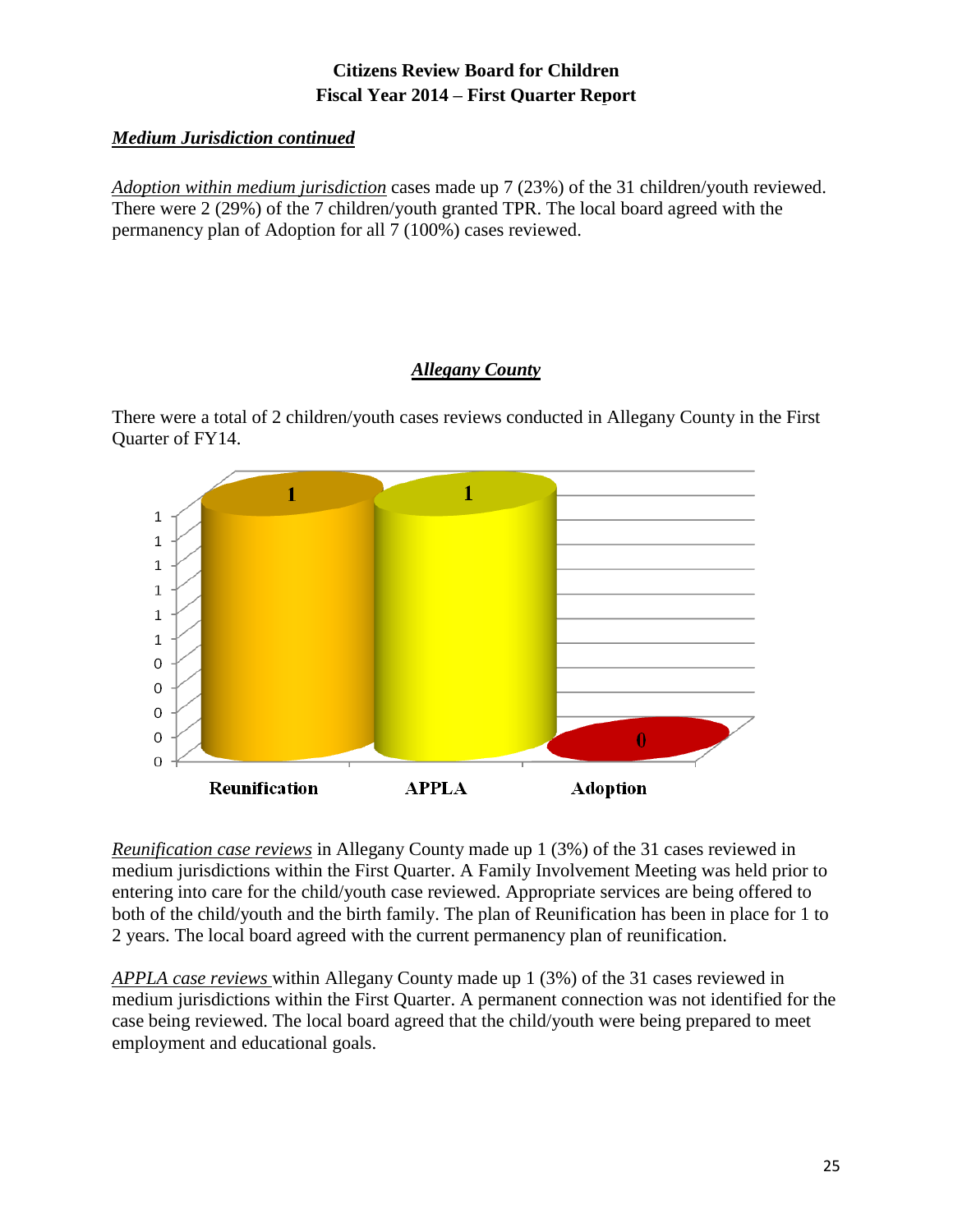#### *Anne Arundel County*



<span id="page-25-0"></span>There was a total of 7 children/youth case reviews conducted in Anne Arundel County in the First Quarter of FY14.

*Reunification case reviews* in Anne Arundel County made up 1 (3%) of the 31 cases reviewed in medium jurisdictions within the First Quarter. A Family Involvement Meeting was held prior to entering into care for the child/youth case reviewed. Appropriate services are being offered to both of the child/youth and the birth family. The plan of Reunification has been in place for 3 or more years. The local board agreed with the current permanency plan of reunification.

*APPLA case reviews* in Anne Arundel County made up 5 (16%) of the 31 cases reviewed in medium jurisdictions within the First Quarter. The permanent connection identified for 4 (80%) of the youth are: foster parents (3 cases), and grandparent (1 case). The other 1 case reviewed with a plan of APPLA did not have an identified permanent connection. The local board agreed that all 5 (100%) of the children/youth were being prepared to meet educational goals.

There were 4 (80%) of the 5 cases reviewed with a permanency plan of APPLA for 0 to 6 months. There was 1 (20%) case reviewed with a permanency plan of APPLA for 3 or more years. The local board agreed with the permanency plan of APPLA for all 5 (100%) cases reviewed.

*Adoption case reviews* in Anne Arundel County made up 1 (3%) of the 31 cases reviewed in medium jurisdictions within the First Quarter. There was TPR granted for the case reviewed. The permanency plan of Adoption has been for 0 to 6 months. The child/youth being reviewed is currently placed in a regular foster home. The child was placed in a pre-adoptive home. The local board agreed with the permanency plan of Adoption.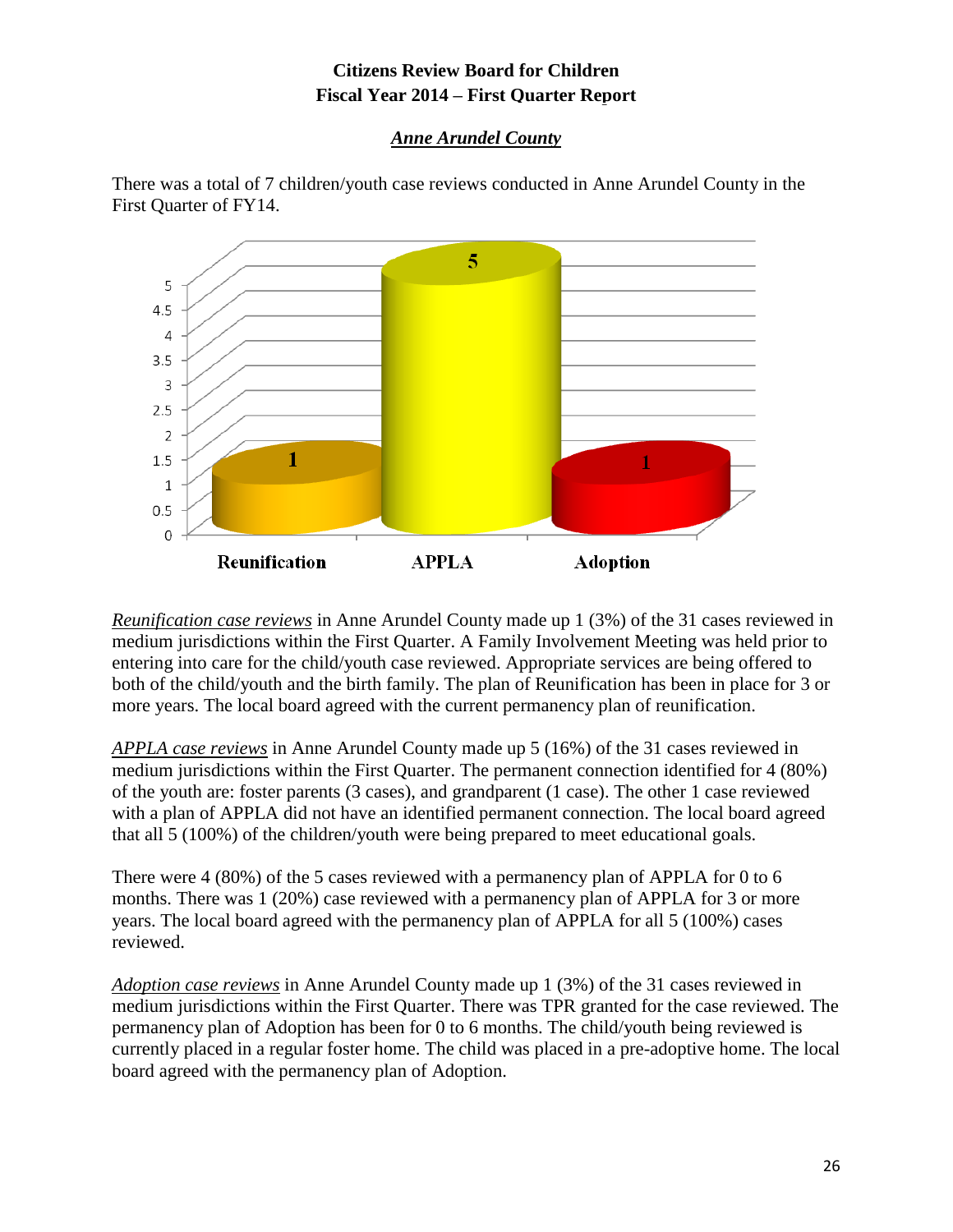## *Anne Arundel County continued*

<span id="page-26-0"></span>The child reviewed needed post-adoptive educational and medical services. The child was not prescribed psychotropic medication. The child reviewed did consent to being adopted. The child did not receive adoption counseling. There was no court, child, or family related barriers to adoption.

## *Cecil County*

<span id="page-26-1"></span>There were a total of 2 children/youth cases reviews conducted in Cecil County in the First Quarter of FY14.



*Adoption case reviews* in Cecil County made up 2 (6%) of the 31 cases reviewed in medium jurisdictions within the First Quarter. The 2 cases reviewed with a permanency plan of Adoption had TPR filed. There was 1 case that had a permanency plan of Adoption for 1to 2 years, and 1 case for 3 years or more. The 2 children/youth being reviewed is currently placed in a prefinalized adoptive home. The local board agreed with the permanency plan of Adoption for both cases reviewed.

The 2 children/youth reviewed with a plan of adoption did not need post-adoptive educational, medical, and mental health services. The 2 children/youth reviewed were not being prescribed psychotropic medication.

The 2 children/youth reviewed did consent to adoption because they were not at legal age to consent to adoption. There was 1 out of the 2 cases reviewed that was being appealed by birth parents. There were 1 out of the 2 cases reviewed that did not have a pre-adoptive home finalized.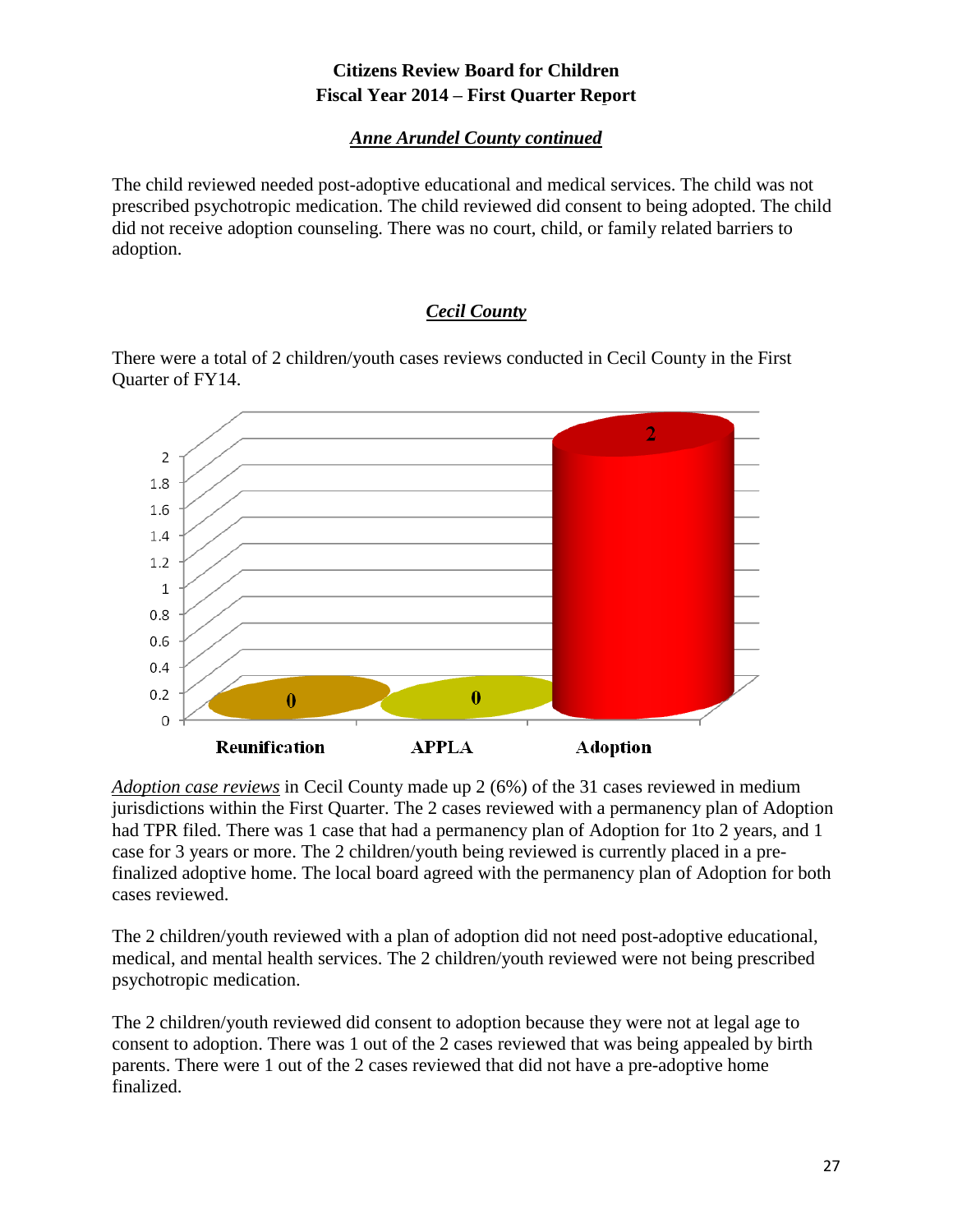## *Frederick County*

<span id="page-27-0"></span>There were a total of 5 children/youth cases reviews conducted in Frederick County in the First Quarter of FY14.



*APPLA case reviews* in Frederick County made up 3 (10%) of the 31 cases reviewed in medium jurisdictions within the First Quarter. The permanent connection identified for the 3 reviewed youth are: foster parents (1 case), sibling (1 case), and other (1case). The 3 children/youth reviewed had a permanency plan of APPLA for 3 or more years.

The local board agreed with the permanency plan of APPLA for all 3 (100%) cases reviewed. The local board agreed that all 3 (100%) of the children/youth were being prepared to meet educational goals. The local board agreed that 2 out of the 3 children/youth were prepared to transition out of care.

*Adoption case reviews* in Frederick County made up 2 (6%) of the 31 cases reviewed in medium jurisdictions within the First Quarter. The 2 cases reviewed with a permanency plan of Adoption consisted of 1of the 2 cases having TPR granted. Both cases reviewed had a permanency plan of Adoption for 0 to 6 months in length. The local board agreed with the permanency plan of Adoption for both cases reviewed.

The 2 children/youth reviewed needed post-adoptive educational and medical services. There was 1 out of the 2 children/youth that needed post-adoptive mental health services. The 2 children/youth reviewed were not being prescribed psychotropic medication.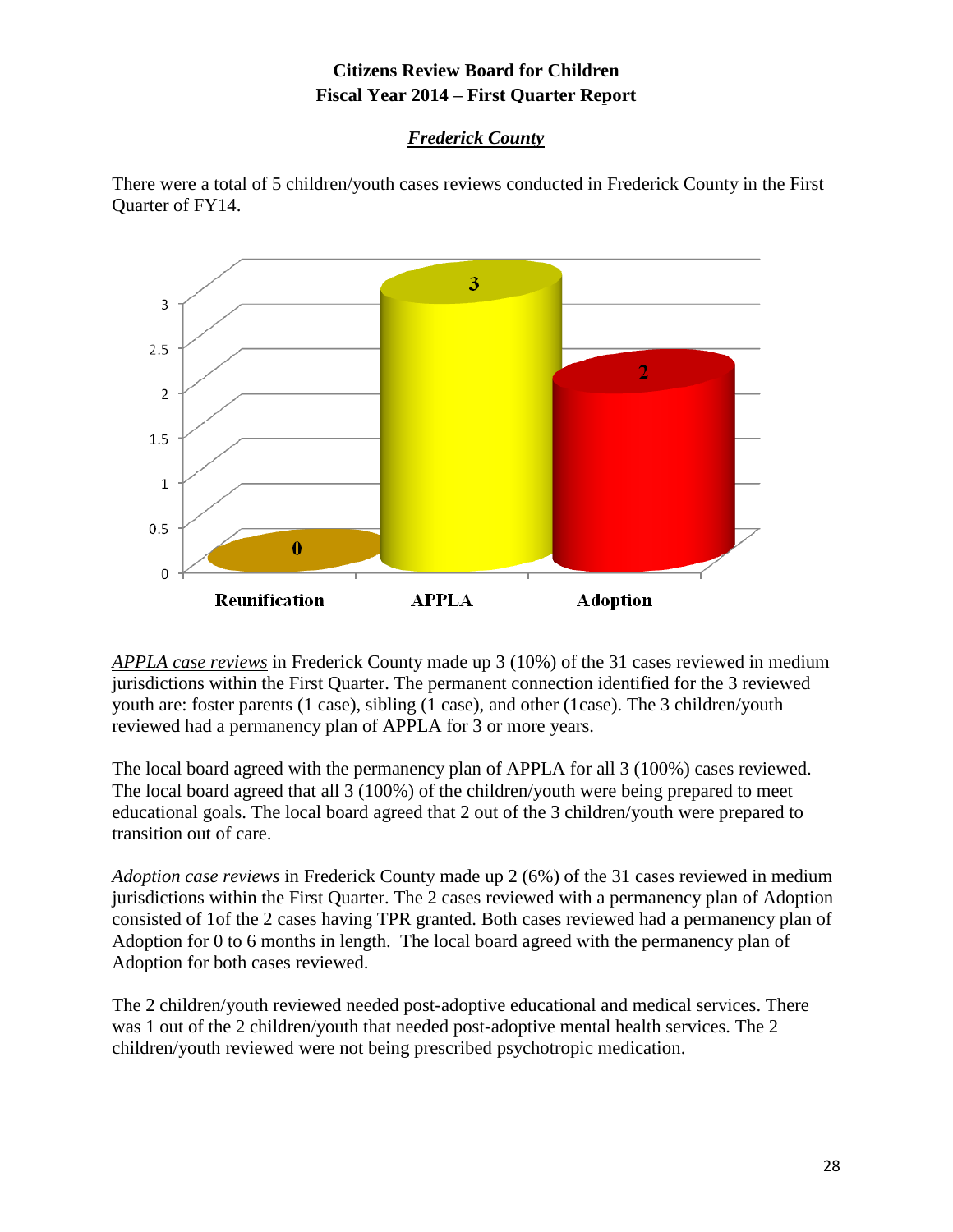## *Frederick County continued*

<span id="page-28-0"></span>There were no court, childe, or family related barriers to adoption for the 2 cases reviewed. The 2 children/youth reviewed did consent to Adoption. There were 1 out of 2 children/youth with a plan of Adoption that received adoption counseling.

## *Harford County*

<span id="page-28-1"></span>There were a total of 6 children/youth cases reviews conducted in Harford County in the First Quarter of FY14.



*APPLA case reviews* in Harford County made up 4 (13%) of the 31 cases reviewed in medium jurisdictions within the First Quarter. There was 1 out of the 4 children/youth that had a permanent connection identified. The permanent connection for the 1 child/youth was the foster parents. There was 1 child/youth reviewed with a permanency plan of APPLA for 0 to 6 months. There was 1 child/youth reviewed with a permanency plan of APPLA for 7 to 11 months. There was 1 child/youth reviewed with a permanency plan of APPLA for 1 to 2 years. There was 1 child/youth reviewed with a permanency plan of APPLA for 3 or more years.

The local board agreed with the permanency plan of APPLA for 3 out of the 4 (75%) cases reviewed. The local board agreed that all 4 (100%) of the children/youth were being prepared to meet educational goals. The local board agreed that 1 out of the 4 children/youth were prepared to transition out of care.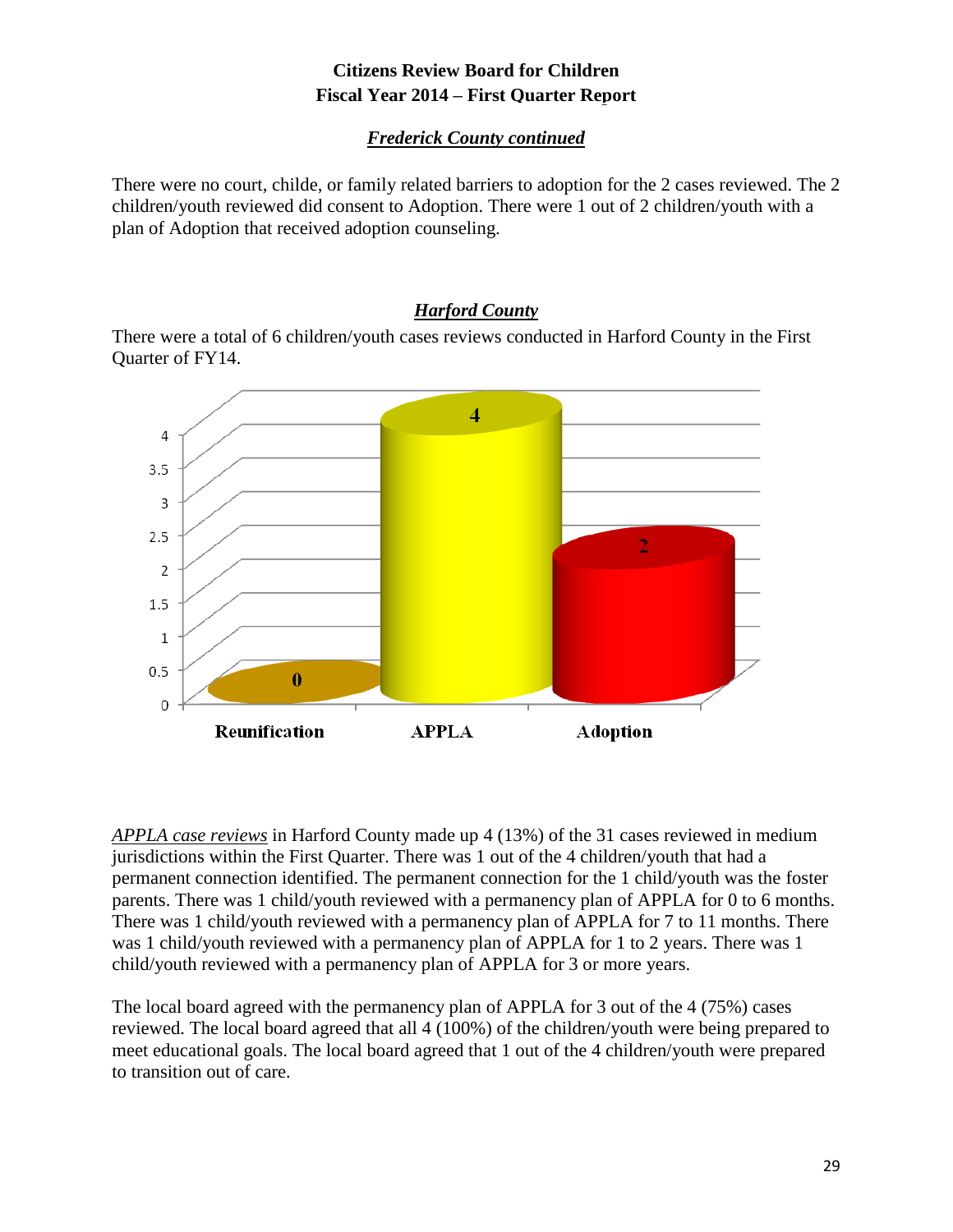## *Harford County*

<span id="page-29-0"></span>*Adoption case reviews* in Harford County made up 2 (6%) of the 31 cases reviewed in medium jurisdictions within the First Quarter. Both cases reviewed with a permanency plan of Adoption had TPR granted. Both cases reviewed had a permanency plan of Adoption for 0 to 6 months in length. Both children/youth were placed in a regular foster care placement. The local board agreed with the pre-adoptive placements. The local board agreed with the permanency plan of Adoption for both the cases reviewed.

The 2 children/youth reviewed did not need post-adoptive educational, medical, or mental health services. The 2 children/youth reviewed were not being prescribed psychotropic medication. The 2 children/youth reviewed with a plan of Adoption did not yet have their pre-adoptive home finalized. This was the only barrier to adoption.

The 2 children/youth reviewed did not consent to adoption because they were not at legal age to consent to adoption. The 2 children/youth reviewed did not receive adoption counseling based on not being of legal age to consent to adoption.

## *St. Mary's County*

<span id="page-29-1"></span>There were a total of 4 children/youth cases reviews conducted in St. Mary's County in the First Quarter of FY14.



*Reunification case reviews* in St. Mary's County made up 4 (13%) of the 31 cases reviewed in medium jurisdictions within the First Quarter.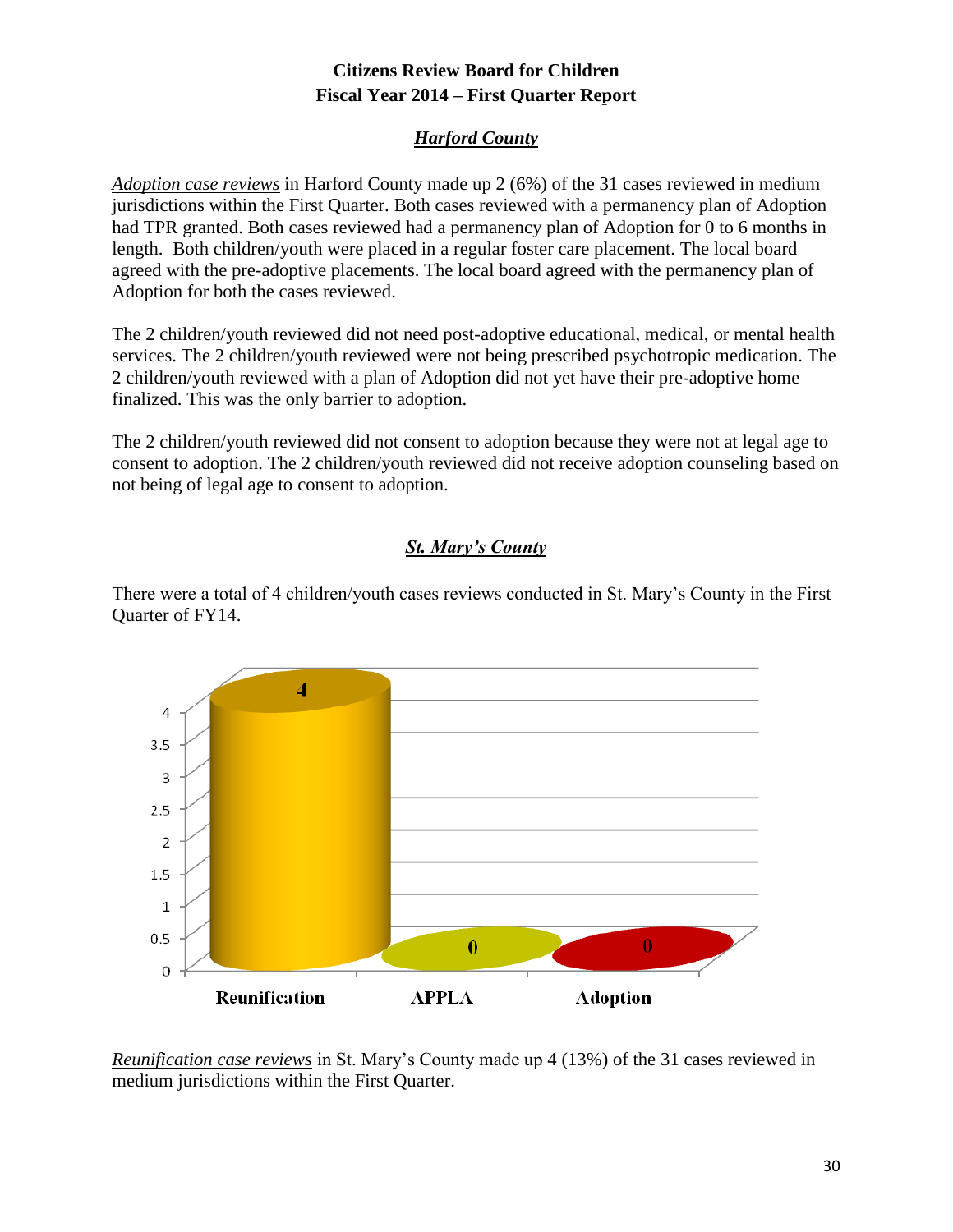#### *St. Mary's County continued*

<span id="page-30-0"></span>There are plans to return 1 (25%) of the 4 children/youth to the biological mother. There are plans to return 3 (75%) of the 4 children/youth to both biological parents. The plan of Reunification has been in place for all 4 children/youth reviewed for 3 or more years.

A Family Involvement Meeting was held for 1 (25%) out of 4 of the cases reviewed prior to entering into care for the children/youth cases reviewed. Appropriate services are being offered to all 4 of the children/youth and their birth families. The local board agreed with the current permanency plan of reunification for 1 out of 4 cases reviewed.

#### *Washington County*

<span id="page-30-1"></span>There were a total of 5 children/youth cases reviews conducted in Washington County in the First Quarter of FY14.



*Reunification case reviews* in Washington County made up 1 (3%) of the 31 cases reviewed in medium jurisdictions within the First Quarter. There are plans to return this child/youth to the biological mother. The plan of Reunification has been in place for 1 to 2 years.

A Family Involvement Meeting was not held prior to entering into care for the child/youth case reviewed. Appropriate services are being offered to this child/youth and to their birth family. The local board agreed with the permanency plan of reunification for the case reviewed.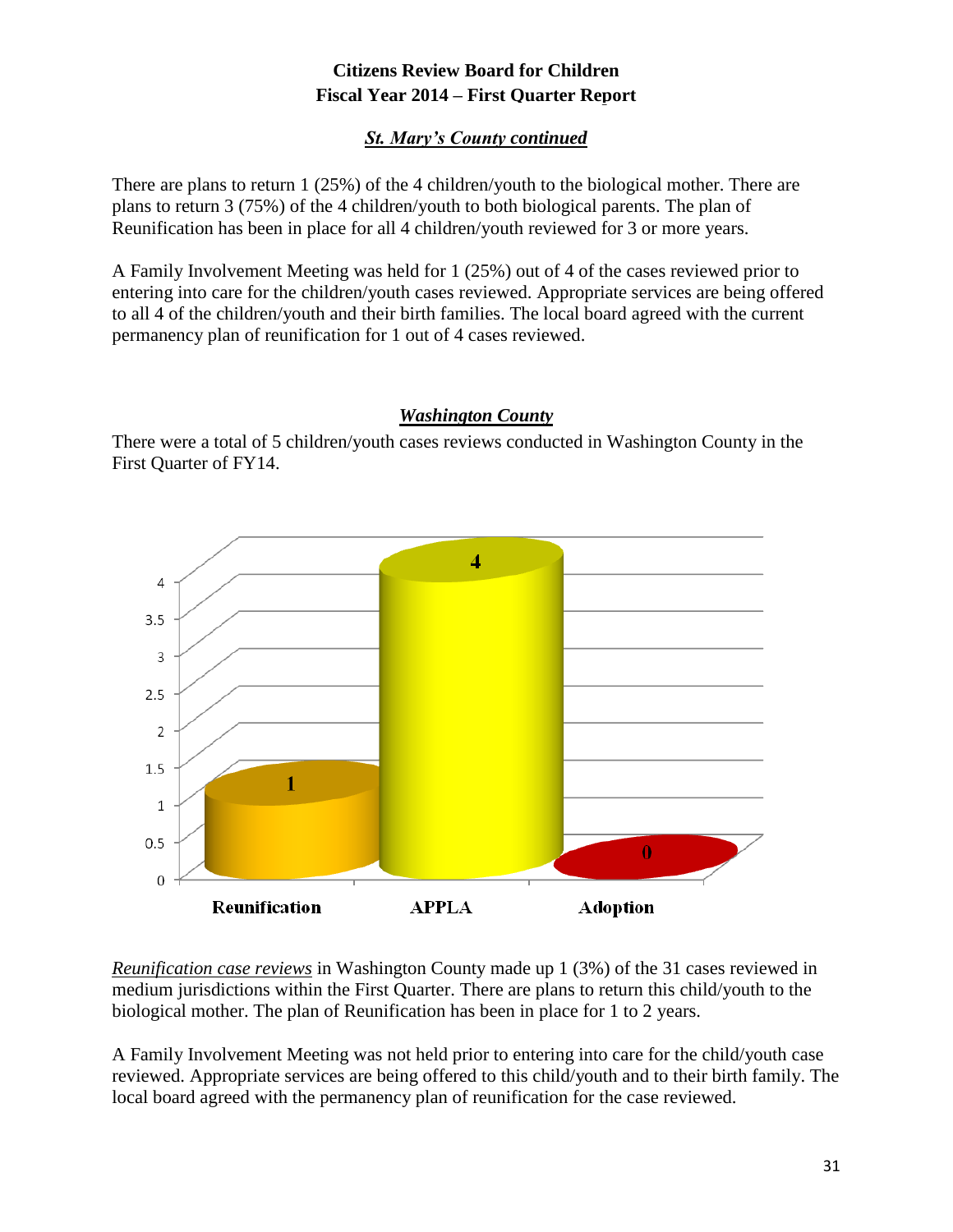#### *Washington County continued*

<span id="page-31-0"></span>*APPLA case reviews* in Washington County made up 4 (13%) of the 31 cases reviewed in medium jurisdictions within the First Quarter. There was 2 (50%) out of the 4 children/youth that had a permanent connection identified. The 2 permanent connections were identified as other. There was 1 child/youth reviewed with a permanency plan of APPLA for 7 to 11 months. There was 2 children/youth reviewed with a permanency plan of APPLA for 1 to 2 years. There was 1 child/youth reviewed with a permanency plan of APPLA for 3 or more years.

The local board agreed with the permanency plan of APPLA for all 4 (100%) of the cases reviewed. The local board agreed that all 4 (100%) of the children/youth were being prepared to meet educational goals. The local board agreed that all 4 children/youth were being prepared to meet their educational needs.

#### **Child Protection Panel Reviews**

<span id="page-31-1"></span>A local Child Protection Panel may be established in each jurisdiction. There are currently child protection panels in seven (6) jurisdictions including Baltimore City, and Allegany, Baltimore, Montgomery, Queen Anne's, and Worcester Counties. The child protection reviews address two child welfare outcomes for safety and three child welfare outcomes for well being, that are aligned with the Child and Family Services Review (CFSR).

The child welfare safety outcomes are 1) Protection from child abuse and neglect; and 2) Safety in their homes. The child welfare well being outcomes are 1) Family's capacity to provide for the child(ren) needs; 2) Child(ren) receive appropriate services to meet their educational needs; and 3) Child(ren) receive adequate services to meet their physical and mental health needs.

## *Baltimore City Panel*

<span id="page-31-2"></span>The Baltimore City Child Protection Panel typically will review at least 2 cases for each month of a FY Quarter. There were a total of 2 case reviews for the First Quarter of FY13. During the month of July, Baltimore City reported that the staff-person responsible for pulling the records was absent resulting in no panel being held for this month.

During the month of August, the Baltimore City Panel was canceled due to a lack of panel members on the scheduled review date. A panel has to consist of a minimum of 3 panel members to conduct a review.

During the month of September, the Baltimore City Panel conducted 2 case reviews. As a result, a determination was made by the local panel to review those two foster care case records. The results of those case record reviews will be reported during the Second Quarter of FY13.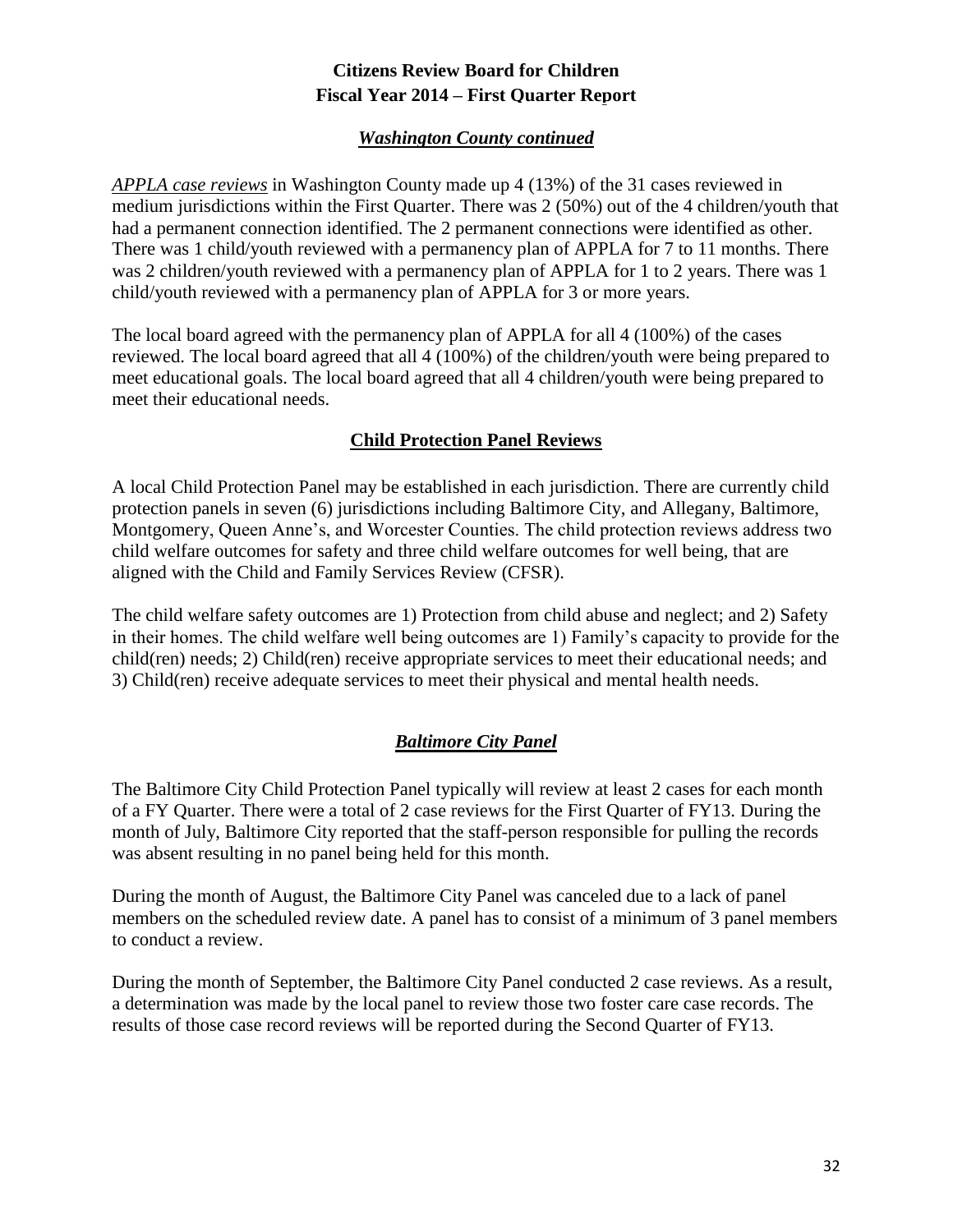#### *Baltimore City Panel Findings and Recommendations*

- <span id="page-32-0"></span>1. Baltimore City panel finds there is a breakdown with receiving case records and receiving incomplete case records. The panel recommends receiving all case activity 1 year prior to panel review.
- 2. Baltimore City panel finds there is a lack of supporting documentation pertaining to engaging paternal family members, CPS and criminal background checks of other family and household members within the CPS case files. The panel recommends an increased effort in placing supportive documentation pertaining to paternal family members engagement, and CPS and criminal background checks in the case records.

#### *Baltimore City Panel Findings and Recommendations continued*

- 3. Baltimore City panel finds there is a lack of supportive documentation of services to the family in the case records. The panel recommends an increased effort to document all services provided to the child and family.
- 4. Baltimore City panel finds there is a lack of follow-up from the agency about the panel's concerns with issues pertaining to high-risk cases. The panel recommends an increased effort to appropriately follow-up in regards to high-risk case concerns.
- 5. Baltimore City panel finds that they are receiving 4 to 5 egregious safety cases a year. The panel suggests this may be contributed to children being sent back home once minimal parent compliance is adhered to, and inappropriate monitoring once the children are reunited. The panel recommends higher parent compliance before returning children home, and closer monitoring once the child is returned home.
- 6. Baltimore City panel has educational concerns with children in out-of-home care utilizing services at the "Crooked Lives Made Straight Christian Academy" in Philadelphia, PA. The panels concerns are centered on their challenges with receiving additional information about how Baltimore City's out-of-home placement youth are benefitting from this service. The panel recommends an increased effort to supply the panel with additional information about this educational service provider.
- <span id="page-32-1"></span>7. Baltimore City panel recommends that CRBC be given re-entry cases to review.

## *Allegany County Panel*

Allegany County conducted 1 case reviewed during the First Quarter of FY13. There are no results to report based on this review at this time.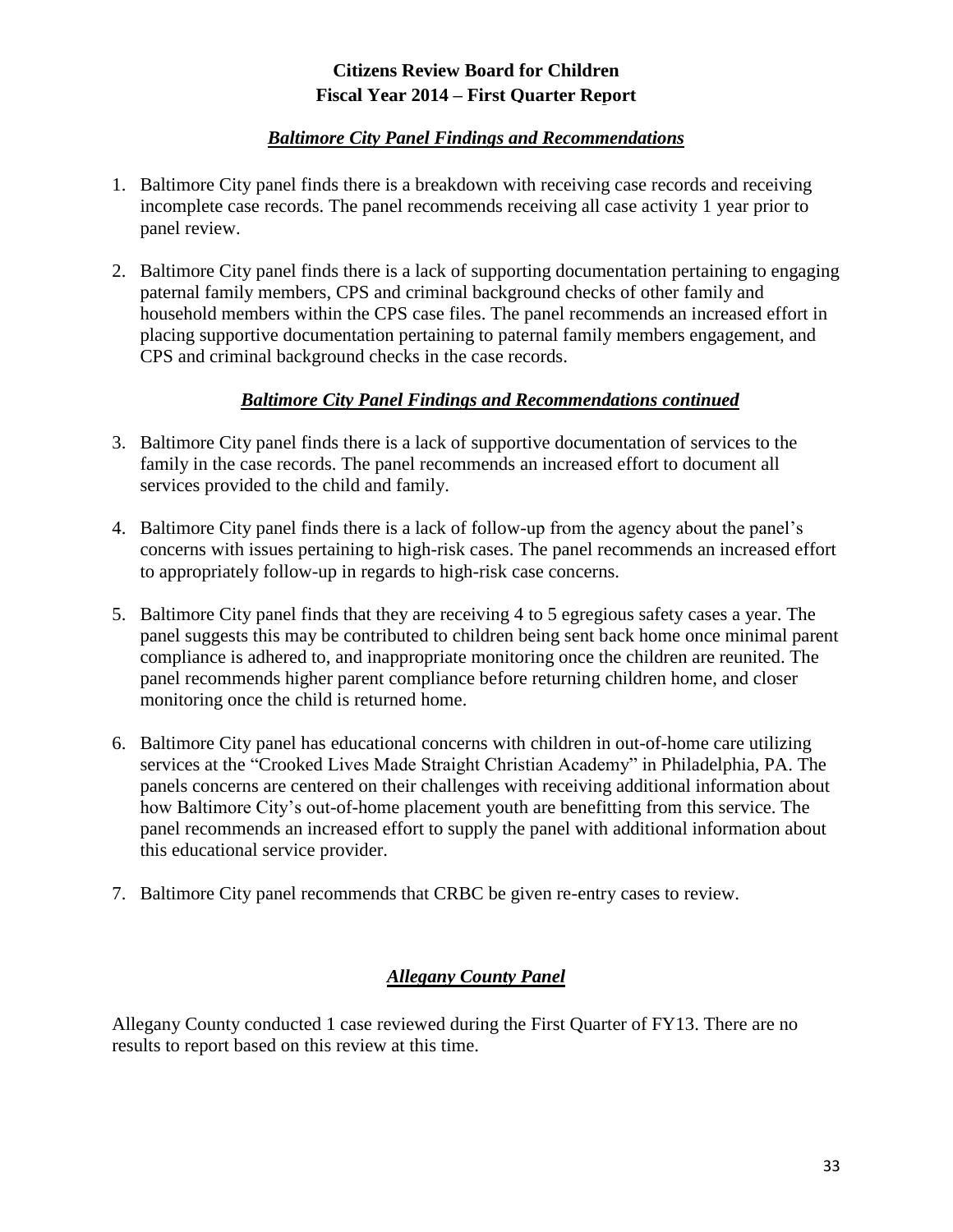## *Anne Arundel County Panel*

<span id="page-33-0"></span>Overall Anne Arundel County panel continues to have issues with receiving appropriate cases that meet the review criteria for case review. This continued challenge with receiving appropriate cases may cause the discontinuance of Anne Arundel County's panel. CRBC and Anne Arundel County panel recommends an increased effort to supply appropriate cases for panel review.

#### **Alternative Response**

<span id="page-33-1"></span>Alternative Response is a new approach in the state of Maryland for managing low risk reports of child abuse and neglect that will result in safer kids, stronger families and significantly fewer recurrences. This alternative to investigation emphasizes and underscores the family-centered practice approached used in all 23 counties and Baltimore City.

As of July 1, 2013 Alternative Response was implemented in 5 counties in Western Maryland. Those counties include Allegany, Frederick, Garrett, Montgomery, and Washington. The first case assigned to Alternative Response was in Frederick County.

*Allegany County* had 54 (43%) out of 125 screened-in cases sent to Alternative Response for the First Quarter of FY14.

*Frederick County* had 88 (31%) out of 282 screened-in cases sent to Alternative Response for the First Quarter of FY14.

*Garrett County* had 22 (55%) out of 40 screened-in cases sent to Alternative Response for the First Quarter of FY14.

*Montgomery County* had 134 (24%) out of 556 screened-in cases sent to Alternative Response for the First Quarter of FY14.

*Washington County* had 116 (34%) out of 329 screened-in cases sent to Alternative Response for the First Quarter of FY14.

## **CRBC Overall Highlights**

- <span id="page-33-2"></span>Overall in 94% of the cases reviewed in the First Quarter with a permanency plan of Reunification, there were efforts made to include the families in the case planning process.
- Overall in 78% of the cases reviewed in the First Quarter with a permanency plan of Reunification, there were completed medical records in the case file.
- Overall in 100% of the cases reviewed in the First Quarter with a permanency plan of Reunification, there were comprehensive physical and mental health assessments completed.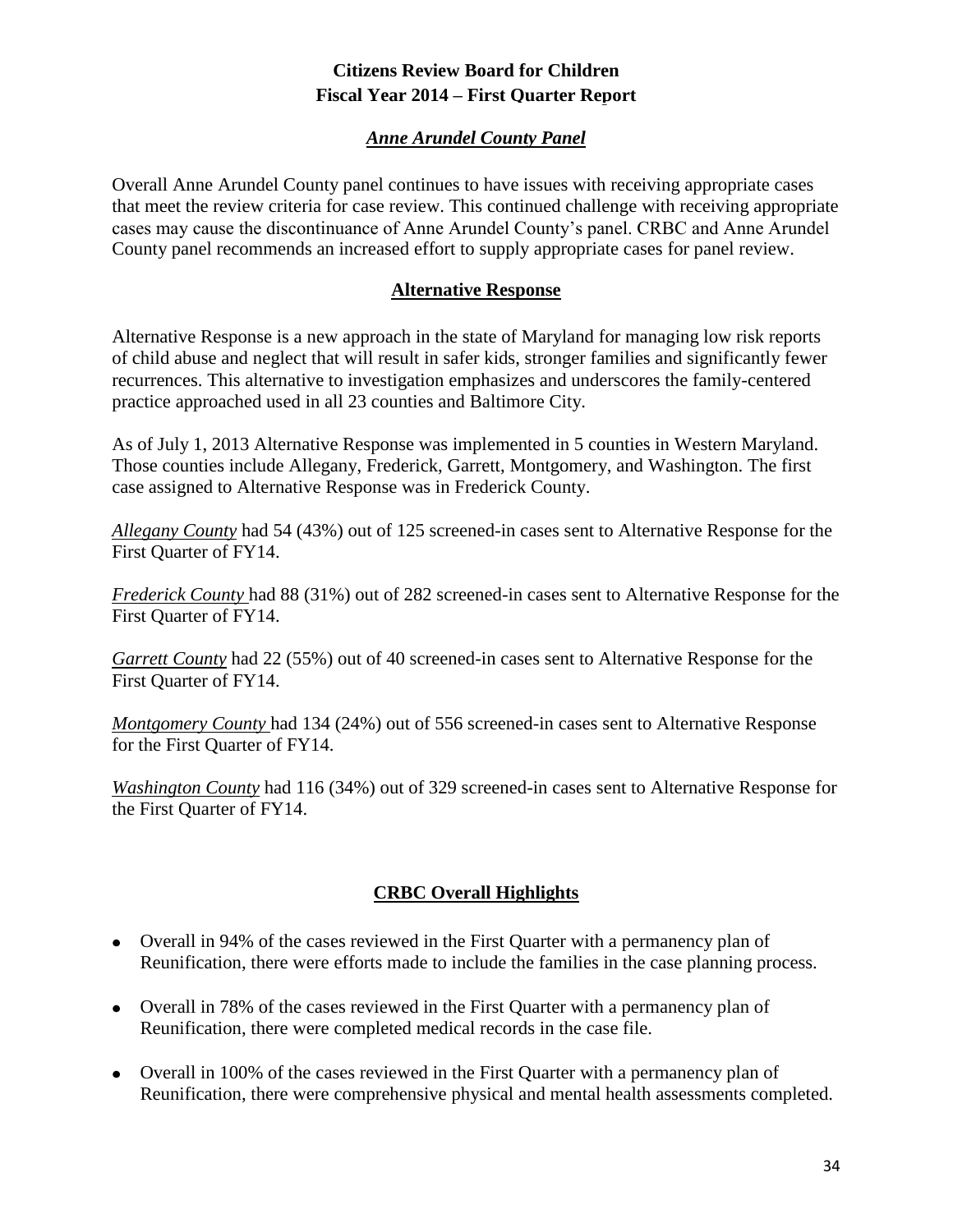- Overall in the cases reviewed in the First Quarter with a permanency plan of Reunification, there were 19% of the children/youth identified with substance use issues, and all (100%) of those children/youth are having their substance use problems addressed.
- Overall in 91% of the cases reviewed in the First Quarter with a permanency plan of APPLA there was information that indicated a match between the child's needs and the provider's ability to meet those needs.
- <span id="page-34-0"></span>Overall in 90% of the cases reviewed in the First Quarter with a permanency plan of APPLA there were timely physical and mental health assessments completed.

## **CRBC Jurisdiction Recommendations**

- All jurisdictions should include the paternal family members as possible resources for all children who are in out-of-home care.
- All jurisdictions should include the paternal family members as possible resources for all Child Protection Service investigations.
- All jurisdictions are required to bring case records and/or supportive documentation to all CRBC case reviews.

## **CRBC Activities (July 1st thru September 30th, 2013)**

- <span id="page-34-1"></span>On July  $9<sup>th</sup>$  and August 13<sup>th</sup>, CRBC's leadership attended the Alternative Response Council Teleconference Meetings. The primary focus of the July meeting was the first phase, including Frederick County assigning the first case to Alternative Response.
- On July 26, CRBC held Baltimore City Circuit Meeting; facilitated by Michele Foster, Staff Assistant. The presenters included Baltimore City DSS staff members Steven Youngblood, LCSW-C, Unit Manager; Charlene Steward, MSW, Educational Specialist; Angela Smith, MSW, Ready By 21 Specialist; Ms. Armstrong, Ready By 21 Supervisor. Pertinent information shared included new changes with the Tuition Waiver per HB1012 such as, Adopted and Guardianship children 13 years and older and their siblings (in the same home) are eligible for Tuition Waiver. These children are eligible up to the age of 25 years old. The Tuition Waiver does not affect any other financial support i.e., grants or scholarships. An obvious gap in providing these services is how to inform those children who have aged out of the foster care system.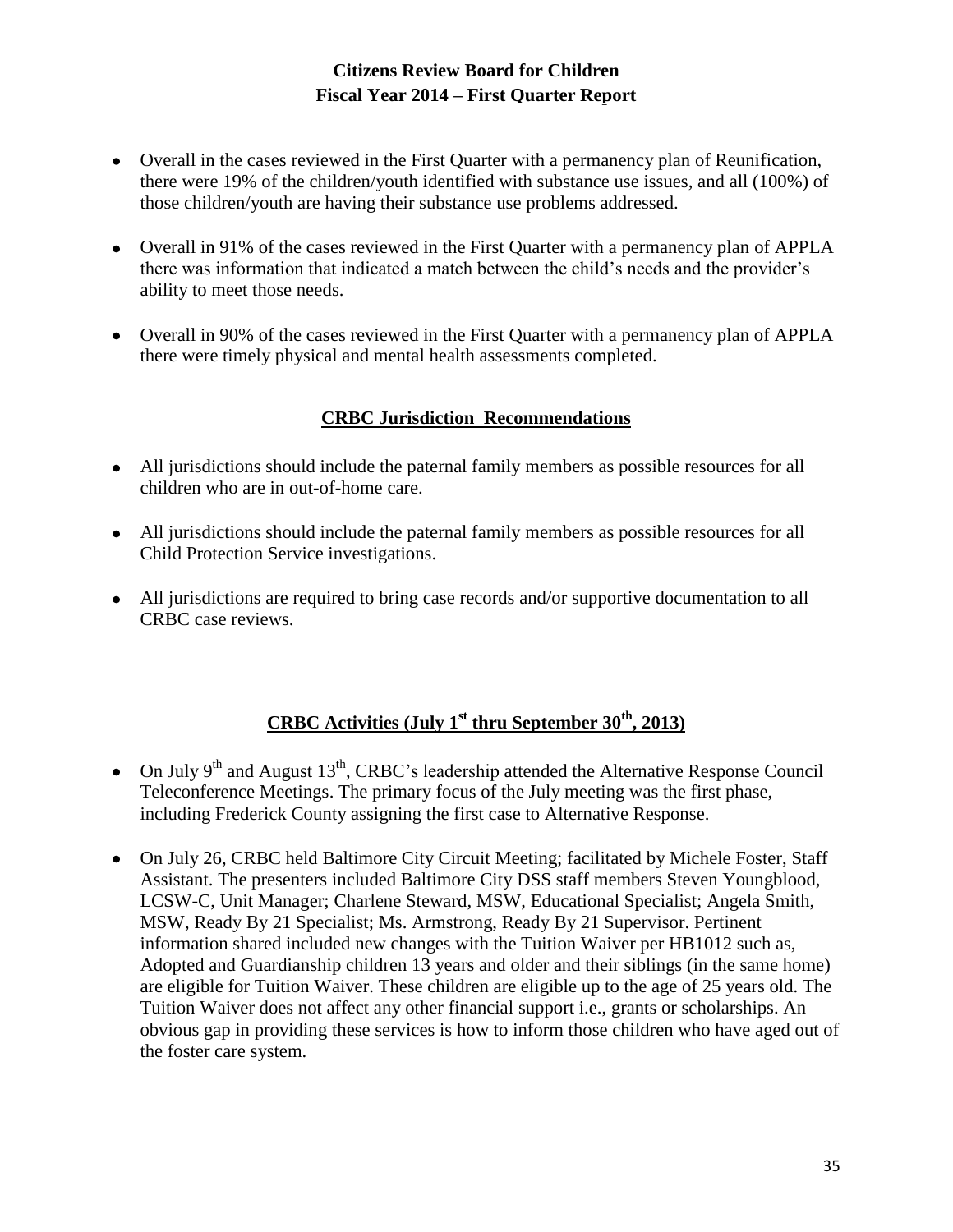#### **CRBC Activities continued**

In addition, the Education and Training Voucher's (ETV) can be awarded up to \$5000 for current foster care, kinship, and you adopted after the age of 16 years old. One challenge with Baltimore City getting this information to eligible children is getting the youth to attend the Educational Workshops held in the month of July.

- On August 10, 2013 CRBC program officially moved from 4201 Patterson Avenue, Baltimore, Maryland 21215 to its new location at 1100 Eastern Boulevard, Essex, Maryland 21221.
- On September  $21<sup>st</sup> CRBC$ 's staff members participated in the Annual Family Tree's Family Fair and Walk. In addition, CRBC staff maintained an informational table in its efforts to boost recruitment.